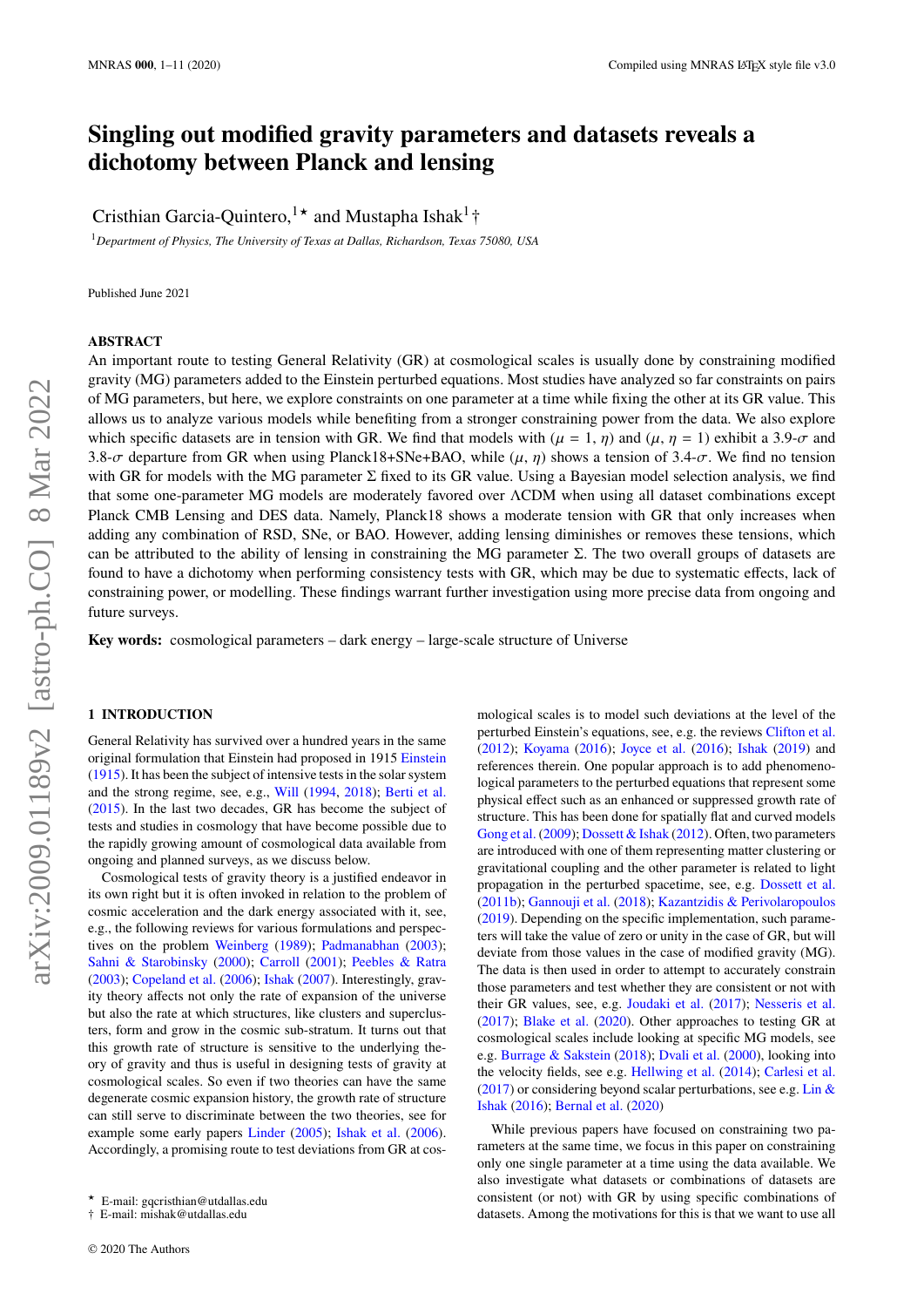the available constraining power against one parameter at a time to try to obtain more stringent constraints. A second motivation is to explore what various types of datasets have to say about each individual parameter and the corresponding deviation from GR.

The paper is designed as follows. Section 1 is an introduction. In section 2, we provide the underlying perturbed equations and corresponding parameterizations. The datasets used are described in section 3, while the results and their analysis are presented in section 4. We conclude in section 5. An appendix briefly describes a Python wrapper for the system ISiTGR that is used to test GR at cosmological scales and that is released with this paper.

#### **2 MG EQUATIONS AND PARAMETERIZATION**

A convenient approach in order to test deviations from GR at cosmological scales is to modify the equations that affect the gravitational potentials at the level of linear perturbations. The starting point is to consider the scalar perturbed flat Friedmann-Lemaître-Robertson-Walker (FLRW) metric

$$
ds^{2} = a(\tau)^{2} [-(1+2\Psi)d\tau^{2} + (1-2\Phi)\delta_{ij}dx^{i}dx^{j}].
$$
 (1)

It can be shown that a subsequent treatment through the perturbed Einstein equations leads to a relativistic Poisson equation

$$
k^2 \Phi = -4\pi G a^2 \sum_{i} \rho_i \Delta_i,
$$
 (2)

<span id="page-1-1"></span>and provides a second equation that relates the two gravitational potentials given by

$$
k^{2}(\Psi - \Phi) = -12\pi Ga^{2} \sum_{i} \rho_{i} (1 + w_{i}) \sigma_{i},
$$
 (3)

represented in Fourier space. The formalism we are following is based on modifying these equations by adding phenomenological parameters that are sensitive to different cosmological probes and that in general can be functions of both scale and time. The MG parameter related to the behaviour of non-relativistic particles and which modifies the growth of structure is defined by

$$
k^{2}\Psi = -4\pi Ga^{2}\mu(a,k)\sum_{i} \left[\rho_{i}\Delta_{i} + 3\rho_{i}(1+w_{i})\sigma_{i}\right],
$$
 (4)

obtained by use of [\(2\)](#page-1-0) and [\(3\)](#page-1-1). Furthermore, it is expected that in the current universe  $\Psi = \Phi$  for a negligible shear stress. Then, a significant deviation from  $\Psi = \Phi$  should be an indication of an underlying theory different from GR. Hence, we can define a parameter  $\eta(a, k)$  that tests the equality between the two potentials by replacing [\(3\)](#page-1-1) with

$$
k^{2}[\Psi - \eta(a, k)\Phi] = -12\pi Ga^{2}\mu(a, k)\sum_{i} \rho_{i}(1 + w_{i})\sigma_{i}.
$$
 (5)

Now, whereas  $\mu(a, k)$  quantifies the strength of the gravitational interaction, it is convenient to define another MG parameter which is sensitive to the deflection of light in a given matter field. Such a parameter is defined from [\(2\)](#page-1-0) and [\(3\)](#page-1-1) as

$$
k^{2}(\Phi + \Psi) = -4\pi Ga^{2}\Sigma(a,k)\sum_{i} [2\rho_{i}\Delta_{i} + 3\rho_{i}(1+w_{i})\sigma_{i}].
$$
 (6)

Thus, the MG parameter  $\Sigma(a, k)$  is proportional to the Weyl potential  $(\Phi + \Psi)/2$  and hence it quantifies deviations from GR associated with the response of massless particles in the gravitational lensing effect.

Among the different MG parameterizations, the most commonly used in the last years have been based on combinations of MG parameters such as  $(\mu, \eta)$  and  $(\mu, \Sigma)$ , used for example in [Ade et al.](#page-9-31) [\(2016\)](#page-9-31) and [Abbott et al.](#page-9-32) [\(2019\)](#page-9-32) respectively. Finally, it is worth noticing that we recover GR when  $\mu = \eta = \Sigma = 1$ .

There have been several attempts to find an adequate functional

form for the MG parameters that can efficiently quantify the signatures of departure from GR. In this work, we follow what has been done by recent collaborations by adopting a time-dependent functional form for the MG parameters that is proportional to the dark energy density parameter  $\Omega_{\text{DE}}(a)$ .

In order to test these extended models based on the addition of MG parameters to the ΛCDM model, we use the Integrated Software in Testing General Relativity (ISiTGR) [Dossett et al.](#page-9-33) [\(2011a\)](#page-9-33); [Garcia-Quintero et al.](#page-9-34) [\(2019a\)](#page-9-34). ISiTGR is a patch to CosmoMC [Lewis & Bridle](#page-9-35) [\(2002\)](#page-9-35) and CAMB [Lewis et al.](#page-9-36) [\(2000\)](#page-9-36) which is able to calculate predictions and do MCMC sampling for MG models based on current data in cosmology. As coded in ISiTGR and following the original conventions, we model the MG parameters as

<span id="page-1-2"></span>
$$
\mu(a) = 1 + E_{11} \Omega_{\rm DE}(a) \tag{7}
$$

<span id="page-1-4"></span>and

$$
\eta(a) = 1 + E_{22} \Omega_{\rm DE}(a),\tag{8}
$$

for the  $(\mu, \eta)$  parameterization. If we define the values of the MG parameters at present time as  $\mu_0 = \mu(z = 0)$  and  $\eta_0 = \eta(z = 0)$ , then  $\mu_0$  and  $\eta_0$  can be determined from  $E_{11}$  and  $E_{22}$  alongside the dark energy density parameter at today. Similarly for the  $(\mu,$ Σ) parameterization, we use

<span id="page-1-5"></span><span id="page-1-0"></span>
$$
\mu(a) = 1 + \mu_0 \frac{\Omega_{\text{DE}}(a)}{\Omega_{\Lambda}} \tag{9}
$$

<span id="page-1-3"></span>and

$$
\Sigma(a) = 1 + \Sigma_0 \frac{\Omega_{\text{DE}}(a)}{\Omega_{\Lambda}},\tag{10}
$$

where the only difference with respect to the  $(\mu, \eta)$  parameterization is the normalization factor using the current dark energy density. Similarly, here  $\Sigma_0 = \Sigma(z = 0)$  is defined as the value of the MG parameter at present time. We opt not to use scale dependence in the MG parameters since this seems to lead to weak constraints. Also, it is important to mention that we recover GR when  $E_{11} = E_{22} = 0$  or  $\mu_0 = \Sigma_0 = 0$ . Some differences between ΛCDM and these MG models are shown in Appendix [A,](#page-9-37) where we plot the Cosmic Microwave Background (CMB) angular power spectrum and matter power spectrum for some combinations of the MG parameters by using some features of the new Python wrapper for ISiTGR. The proportionality of the MG parameters to  $\Omega_{\rm DE}$  is widely used in MG studies and literature but it was pointed out in [Linder](#page-9-38) [\(2017\)](#page-9-38) that it can incorrectly estimate the observables and such a parameterization can have limitations in capturing deviations from GR. Our goal here, though, is to examine how different combinations of data constrain each of the MG parameters within such widely-used parameterizations. We will follow up with a separate full study using MG binning methods that have the potential to address some of the concerns of [Linder](#page-9-38) [\(2017\)](#page-9-38) which are beyond the scope of this paper.

## **3 DATASETS**

We make use of various current cosmological datasets that are relevant to our analysis. A significant contribution to the constraints on the cosmological parameters comes from the latest Planck mission 2018 measurements of the CMB temperature and polarization, which are already implemented in the current version of ISiTGR. At high-ℓ Planck provides the temperature auto correlation for 30  $\leq \ell \leq 2058$ , the E-mode polarization auto correlation at 30  $\leq \ell \leq$  1996, and the cross correlation between temperature and E-mode in the range  $30 \le \ell \le 1996$  [Planck Col](#page-9-39)[laboration et al.](#page-9-39) [\(2020b\)](#page-9-39). Here, we use the combined temperature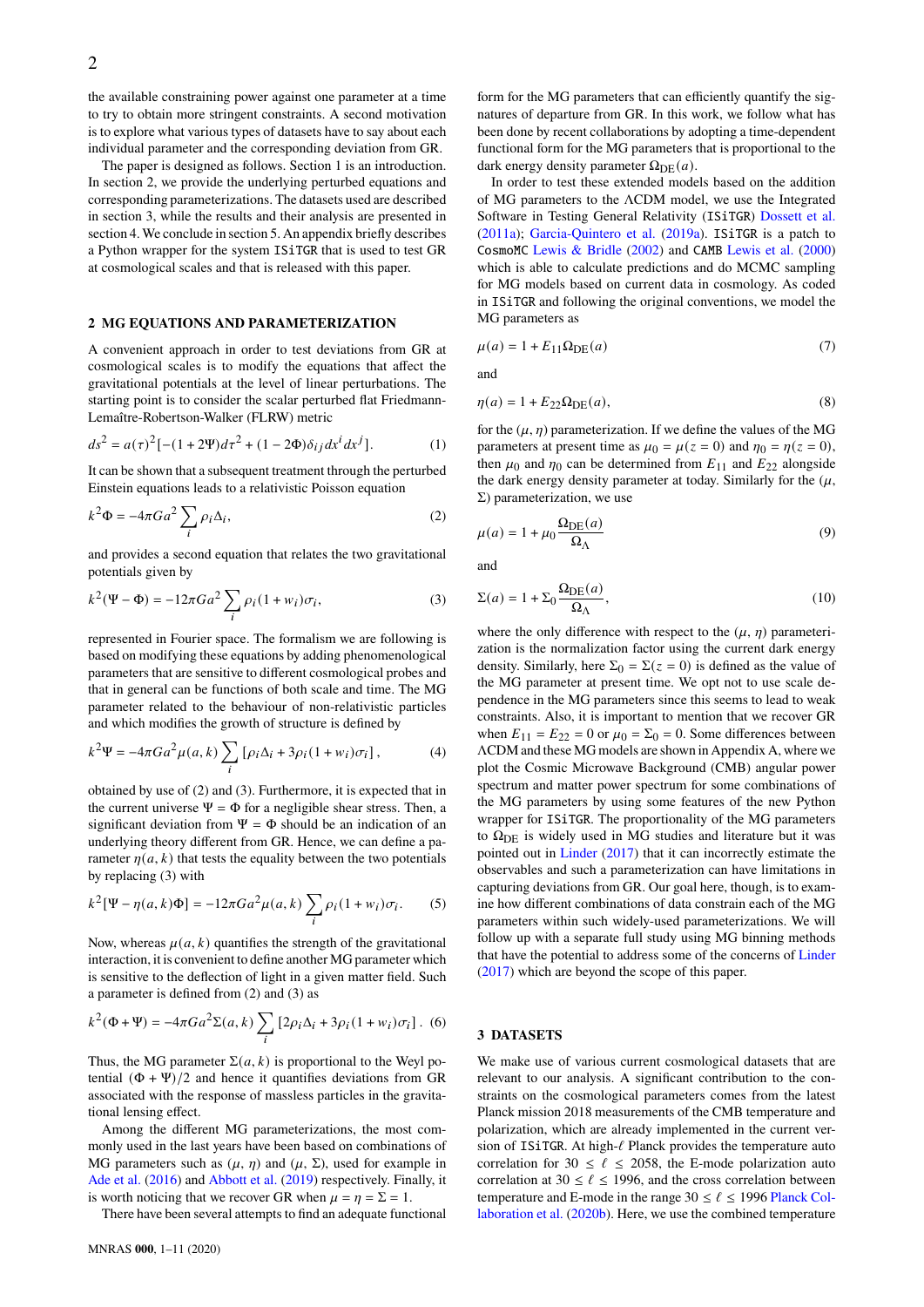<span id="page-2-0"></span>

| Datasets               | Description                                                                                                    |  |  |  |  |  |  |
|------------------------|----------------------------------------------------------------------------------------------------------------|--|--|--|--|--|--|
| 1. Individual datasets |                                                                                                                |  |  |  |  |  |  |
| <b>TTTEEE</b>          | Planck high- $\ell$ temperature and polarization spectra, and low- $\ell$ temperature Commander likelihood     |  |  |  |  |  |  |
|                        | Planck Collaboration et al. (2020b)                                                                            |  |  |  |  |  |  |
| lowE                   | Planck low- $\ell$ SimAll E-mode polarization spectra likelihood Planck Collaboration et al. (2020b)           |  |  |  |  |  |  |
| <b>CMBL</b>            | Light deflection measurements from the CMB Planck Collaboration et al. (2020c)                                 |  |  |  |  |  |  |
| <b>SNe</b>             | Pantheon supernovae type Ia compilation Scolnic et al. (2018)                                                  |  |  |  |  |  |  |
| 6dFGS                  | BAO measurements from the 6dFGS Beutler et al. (2011)                                                          |  |  |  |  |  |  |
| MGS                    | BAO measurements from the SDSS MGS Ross et al. (2015)                                                          |  |  |  |  |  |  |
| <b>BOSS</b>            | BAO consensus results from BOSS DR12 Alam et al. (2017)                                                        |  |  |  |  |  |  |
| Ly- $\alpha$           | BAO measurements from the correlation of Lyman- $\alpha$ forest absorption and quasars Blomqvist et al. (2019) |  |  |  |  |  |  |
| <b>RSD</b>             | SDSS III galaxy clustering data from BAO spectroscopic survey Alam et al. (2017)                               |  |  |  |  |  |  |
| <b>BBN</b>             | One percent determination of the primordial deuterium abundance Cooke et al. (2018)                            |  |  |  |  |  |  |
| <b>HST</b>             | Hubble Space Telescope local measurements of $H_0$ Riess et al. (2019)                                         |  |  |  |  |  |  |
| <b>DES</b>             | Dark Energy Survey Year 1 clustering and lensing analysis Abbott et al. (2018)                                 |  |  |  |  |  |  |
| 2. Combined datasets   |                                                                                                                |  |  |  |  |  |  |
| P <sub>18</sub>        | TTTEEE+lowE                                                                                                    |  |  |  |  |  |  |
| <b>BAO</b>             | BOSS+6DFGS+MGS+Ly- $\alpha$                                                                                    |  |  |  |  |  |  |
| <b>SBB</b>             | SNe+BAO+BBN                                                                                                    |  |  |  |  |  |  |

**Table 1.** Summary of the datasets used in this work. We list the datasets individually and combinations of them that are relevant in our analysis.



**Figure 1.** 68% and 95% confidence contours for models with two MG parameters at  $z = 0$ . On the left hand side we present the constraints for  $(\mu, \eta)$ while on the right hand side we show the results for  $(\mu, \Sigma)$ , for various combinations of datasets in each case (the dataset acronyms are provided in Table [1\)](#page-2-0). The dashed lines correspond to the GR values for each parameter. Here, we find that P18 data has an above  $3-\sigma$  tension with respect to GR, while adding SNe+BAO+RSD worsens the tension.

| MG parameterization       | Free parameters          | Relationships                | <b>Discussed</b>      |
|---------------------------|--------------------------|------------------------------|-----------------------|
| (see equations $(7-10)$ ) |                          |                              | in e.g. Refs.         |
| $(\mu, \eta)$             | $E_{11}, E_{22}$         | $\Sigma = \mu(\eta + 1)/2$   | Ade et al. (2016)     |
| $(\mu, \Sigma)$           | $\mu_0$ , $\Sigma_0$     | $\eta = (2\Sigma - \mu)/\mu$ | Simpson et al. (2013) |
| $(\mu, \eta = 1)$         | $E_{11}, E_{22} = 0$     | $\Sigma = \mu$               | Linder (2019)         |
| $(\mu = 1, \eta)$         | $E_{11} = 0, E_{22}$     | $\Sigma = (\eta + 1)/2$      | Linder $(2020)$       |
| $(\mu = 1, \Sigma)$       | $\mu_0 = 0$ , $\Sigma_0$ | $\eta = 2\Sigma - 1$         | Linder $(2020)$       |
| $(\mu, \Sigma = 1)$       | $\mu_0$ , $\Sigma_0 = 0$ | $\eta = (2 - \mu)/\mu$       | Linder $(2020)$       |

<span id="page-2-2"></span>**Table 2.** MG models considered in our analysis. We derive constraints on models with two MG parameters. We also derive the constraints on these models when setting one of the two MG parameters to its GR value and observe the changes in the constraints from different probes.

and polarization spectra at  $\ell \geq 30$  together with the low- $\ell$  temperature Commander likelihood and we label this joint dataset as TTTEEE. For the region  $2 \le \ell \le 29$  we employ the SimAll likeli-

<span id="page-2-3"></span>hood code for  $EE$  spectra  $^1$  $^1$  and we refer to it as lowE. Additionally, we make use of the gravitational lensing measurements from the CMB provided by the Planck collaboration [Planck Collaboration](#page-9-40) [et al.](#page-9-40) [\(2020c\)](#page-9-40).

In order to obtain tighter constraints and break degeneracies between parameters we use the Pantheon sample data presented in [Scolnic et al.](#page-9-41) [\(2018\)](#page-9-41), which combines 279 Supernovae type Ia (SNe) with redshift range  $(0.03 < z < 0.68)$  from the Sloan Digital Sky Survey (SDSS), Supernova Legacy Survey (SNLS), and various low-z and HST samples, giving a total of 1048 SNe ranging from  $(0.01 < z < 2.3)$ . We combine this data with Baryon Acoustic Oscillations (BAO) and Redshift Space Distortions (RSD) measurements from the Baryon Oscillation Spectroscopic Survey (BOSS) Data Release 12 (DR12) which combines individual results from different works into a set of con-

<span id="page-2-1"></span> $1$  Only the EE likelihood is used due to a poor statistical consistency of the TE spectrum that was reported in [Planck Collaboration et al.](#page-9-39) [\(2020b\)](#page-9-39)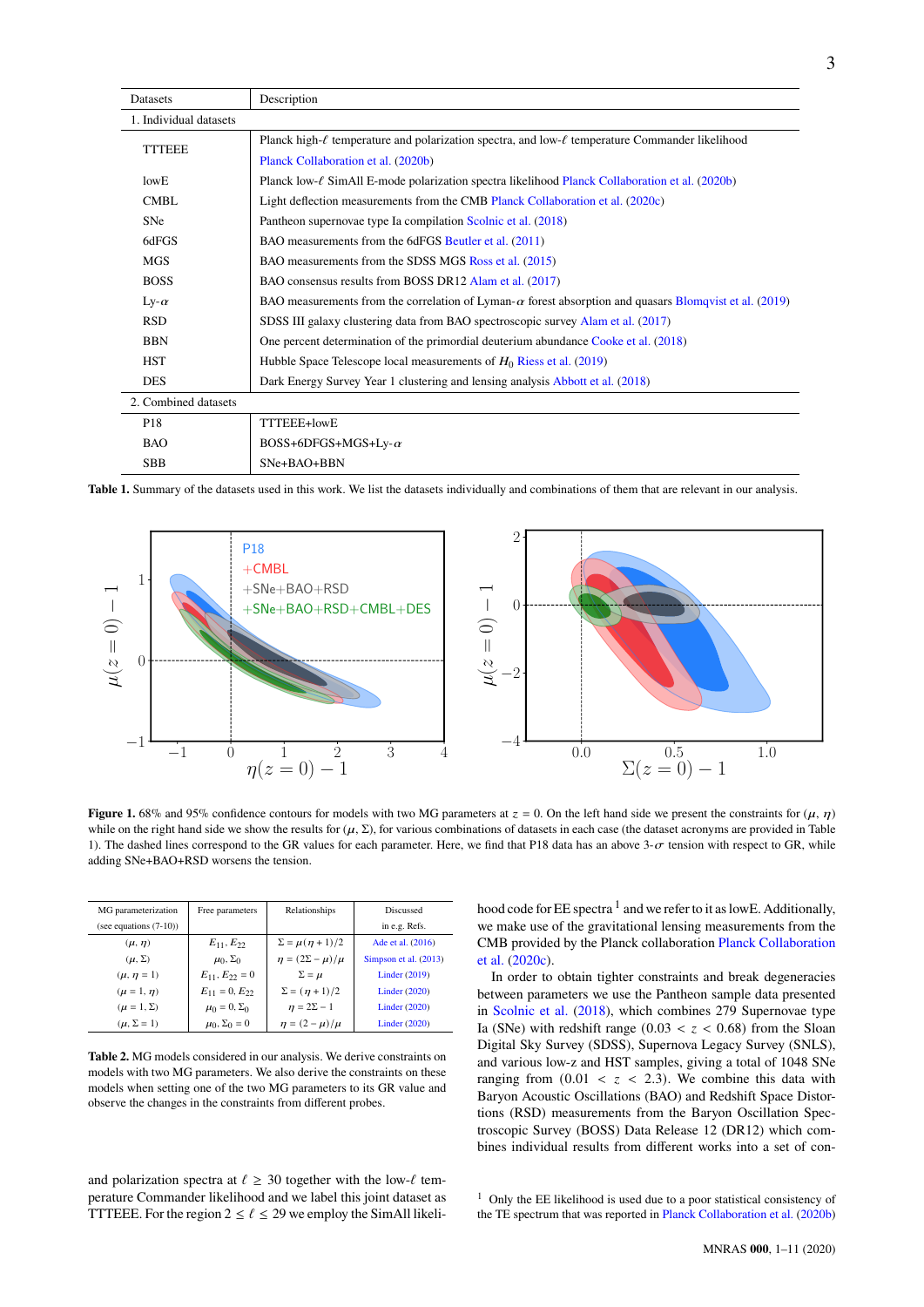|                |                         | Planck collaboration results | ISiTGR pipeline        |                                   |  |  |  |
|----------------|-------------------------|------------------------------|------------------------|-----------------------------------|--|--|--|
| parameter      | P <sub>18</sub>         | P18+CMBL                     | P18                    | P <sub>18+</sub> CM <sub>BL</sub> |  |  |  |
| $\mu_0 - 1$    | $0.12_{-0.51}^{+0.29}$  | $0.10_{-0.42}^{+0.30}$       | $0.12_{-0.54}^{+0.28}$ | $0.09_{-0.44}^{+0.27}$            |  |  |  |
| $\eta_0 - 1$   | $0.55_{-0.1.2}^{+0.78}$ | $0.22_{-1.0}^{+0.55}$        | $0.65_{-1.3}^{+0.83}$  | $0.27^{+0.56}_{-1.0}$             |  |  |  |
| $\Sigma_0 - 1$ | $0.27^{+0.15}_{-0.13}$  | $0.100 \pm 0.093$            | $0.29_{-0.13}^{+0.15}$ | $0.106 \pm 0.092$                 |  |  |  |

<span id="page-3-0"></span>**Table 3.** Comparison of the constraints for MG parameters obtained using our own pipeline versus the original results presented in [Planck](#page-9-39) [Collaboration et al.](#page-9-39) [\(2020b\)](#page-9-39) using the Planck 2018 data. This shows consistency between the two pipelines for the study of models with two MG parameters.

sensus values and likelihoods in three effective redshifts, being 0.38, 0.51 and 0.61 [Alam et al.](#page-9-44) [\(2017\)](#page-9-44). Furthermore, we use BAO measurements from the Six Degree Field Galaxy Survey (6dFGS) at  $z_{\text{eff}} = 0.106$  [Beutler et al.](#page-9-42) [\(2011\)](#page-9-42) and the SDSS Data Release 7 Main Galaxy Sample (MGS) at  $z_{\text{eff}} = 0.15$  [Ross](#page-9-43) [et al.](#page-9-43) [\(2015\)](#page-9-43). Moreover, we consider the quasar-Lyman- $\alpha$  crosscorrelation combined with Lyman- $\alpha$  forest auto-correlation measurements at  $z_{\text{eff}} = 2.35$  [Blomqvist et al.](#page-9-45) [\(2019\)](#page-9-45). Additionally, we use Big Bang Nucleosynthesis (BBN) data from the primordial deuterium abundance  $D/H = 2.527 \pm 0.030 \times 10^{-5}$  [Cooke et al.](#page-9-46) [\(2018\)](#page-9-46) and local measurements of the Hubble constant  $H_0$  from the Hubble Space Telescope (HST) [Riess et al.](#page-9-47) [\(2019\)](#page-9-47).

We further consider the galaxy clustering and weak lensing data from the Dark Energy Survey (DES) Year 1 analysis [Ab](#page-9-48)[bott et al.](#page-9-48) [\(2018\)](#page-9-48). However, since the MG approach followed in this work does not support a non-linear prescription, we only consider data points that correspond to linear scales following a similar procedure to other works [Zucca et al.](#page-9-52) [\(2019\)](#page-9-52); [Ab](#page-9-32)[bott et al.](#page-9-32) [\(2019\)](#page-9-32); [Ade et al.](#page-9-31) [\(2016\)](#page-9-31). More precisely, we define  $\Delta \chi^2 = (\mathbf{d}_{\text{NL}} - \mathbf{d}_{\text{L}})^T \mathbf{C}^{-1} (\mathbf{d}_{\text{NL}} - \mathbf{d}_{\text{L}})$  where **C** is the full DES-Y1 covariance matrix, and  $\mathbf{d}_{\text{NL}}$  and  $\mathbf{d}_{\text{NL}}$  are vectors of the form  $(\xi_{\pm}, \gamma_T, w_\theta)$ , calculated using the non-linear and linear matter power spectrum, respectively. This definition of  $\Delta \chi^2$  quantifies how well the  $3 \times 2$  pt correlation functions using the non-linear and linear theory fit each other. We calculate  $\Delta \chi^2$  in the standard ΛCDM best-fit model and then we identify which data point contributes the most to  $\Delta \chi^2$ . Next, we remove this data point and continue this process recursively until we get  $\Delta \chi^2 < 1$ . Therefore, this procedure removes the data points corresponding to scales where the non-linear and linear regimes disagree, so that  $\Delta \chi^2$  < 1.

We limit ourselves to combining datasets that are in good agreement based on previous analysis [Lin & Ishak](#page-9-53) [\(2017b\)](#page-9-53); [Garcia-](#page-9-54)[Quintero et al.](#page-9-54) [\(2019b\)](#page-9-54). However, we still combine some datasets that can lead to mild tensions in  $\sigma_8$  such as Planck and DES, but we avoid to use datasets where this tension with Planck is higher such as the Kilo-Degree Survey data. Additionally, we discuss how this tension behaves in the context of MG in section 4.1. Finally, we summarize the individual datasets and combinations that we use in this work in Table [1.](#page-2-0)

#### **4 RESULTS**

In this section we present our results for constraints on MG parameters. We obtain the constraints for these models by using a Markov Chain Monte Carlo (MCMC) sampling process where we vary the MG parameters in addition to the six core cosmological parameters. Namely, the baryon physical density parameter  $\Omega_b h^2$ , the cold dark matter physical density  $\Omega_c h^2$ , the angular size of the sound horizon  $\theta$ , the reionization optical depth  $\tau$ , the spectral index  $n_s$  and  $\ln(10^{10}A_s)$ , the amplitude of the primordial power spectrum. The different MG parameter combinations we use and the relationships between them in each case are shown in Table [2,](#page-2-2) while priors for the parameters can be found in Table

[8.](#page-7-0) In addition to the cosmological and MG parameters, we also varied the nuisance parameters associated to DES clustering and weak lensing data as in [Abbott et al.](#page-9-48) [\(2018\)](#page-9-48) and Planck 2018 calibration parameters (see Table 16 in [Planck Collaboration et al.](#page-9-55) [\(2020a\)](#page-9-55)). We also varied the absolute magnitude parameter for SNe but this is internally marginalized within the SNe likelihood implemented in CosmoMC by using the analytic marginalization procedure described in [Conley et al.](#page-9-56) [\(2011\)](#page-9-56). We use CosmoMC [Lewis & Bridle](#page-9-35) [\(2002\)](#page-9-35) as MCMC sampler with the addition of the MG parameters. Also, as a general rule, all our set of chains have a convergence of  $R - 1 \le 0.08$  based on the Gelman-Rubin statistic [Lewis](#page-9-57) [\(2013\)](#page-9-57); [Gelman & Rubin](#page-9-58) [\(1992\)](#page-9-58) and we fix the sum of neutrino masses to 0.060 eV with a normal mass hierarchy. Importantly, besides the case in which we consider two MG parameters, we are considering models where only one MG parameter is varied while the other is kept at its GR value. Therefore, we assume there is either no gravitational slip effect, or there are no departures from GR in the growth rate of structure, or there are no deviations in the motion of light from what GR predicts.

Regardless of the equivalence between models such as  $(\mu, \eta)$ and  $(\mu, \Sigma)$ , we opt to perform an independent analysis in case some differences may arise from the point of view of MCMC parameter space sampling. Also, we compare with the models presented in [Linder](#page-9-51) [\(2020\)](#page-9-51), and for that we present some relationships between the nomenclature used therein and the MG parameters used here: in a matter-dominated epoch and with negligible anisotropic stress we have that our MG parameters can be expressed as  $\mu = G_{\text{matter}}/G$  and  $\Sigma = G_{\text{light}}/G$ . However, the slip parameter presented in that work is related to ours as  $\bar{\eta} = 2/(1 + \eta).$ 

In the following, we show the corresponding constraints and analysis for these MG models and quantify the level of tension with respect to GR. Later on, we perform a model comparison through a Bayesian analysis for different datasets and provide an interpretation of the results.

## **4.1 MG constraints**

We search for deviations from GR by considering the parameter set  $\theta_{base} = {\Omega_b h^2, \Omega_c h^2, \theta, \tau, n_s, A_s, X_1, X_2},$  where  $X_1$ represents  $E_{11}$  or  $\mu_0$ , and  $X_2$  corresponds to either  $E_{22}$  or  $\Sigma_0$ , depending on the parameterization we are using. However, we set  $X_1 = 0$  or  $X_2 = 0$  when we consider models with only one varying MG parameter.

In order to validate our pipeline we perform a basic comparison check, varying two MG parameters. We compare the constraints obtained using ISiTGR with the latest results from the Planck collaboration using the Planck 2018 data. We show in Table [3](#page-3-0) the comparison of the constraints in the three MG parameters. We find that the results for two MG parameters are in good agreement when we use the Planck data.

In the case of models with two varying MG parameters we quantify the tension by considering a linear combination of the MG parameters. As argued in [Ade et al.](#page-9-31) [\(2016\)](#page-9-31), this linear combination corresponds to the degeneracy line that approximately allows the maximum departure from GR in the MG parameter space. Namely, we define the function

<span id="page-3-1"></span>
$$
f_{\text{MG}} = \beta [\mu(z = 0) - 1] + [X(z = 0) - 1], \tag{11}
$$

where  $\beta$  is a coefficient that is related to the slope of the degeneracy line which maximizes the tension with respect to GR, and  $X$  is equal to  $\eta$  or  $\Sigma$  depending on which model we are considering. We can observe that  $f_{\text{MG}} = 0$  for the GR case and it can be evaluated by using equations [\(7\)](#page-1-2) and [\(8\)](#page-1-4), or [\(9\)](#page-1-5) and [\(10\)](#page-1-3). We proceed to find the  $\beta$  coefficient in each case by a simple numerical procedure which approximately returns the strongest allowed tension with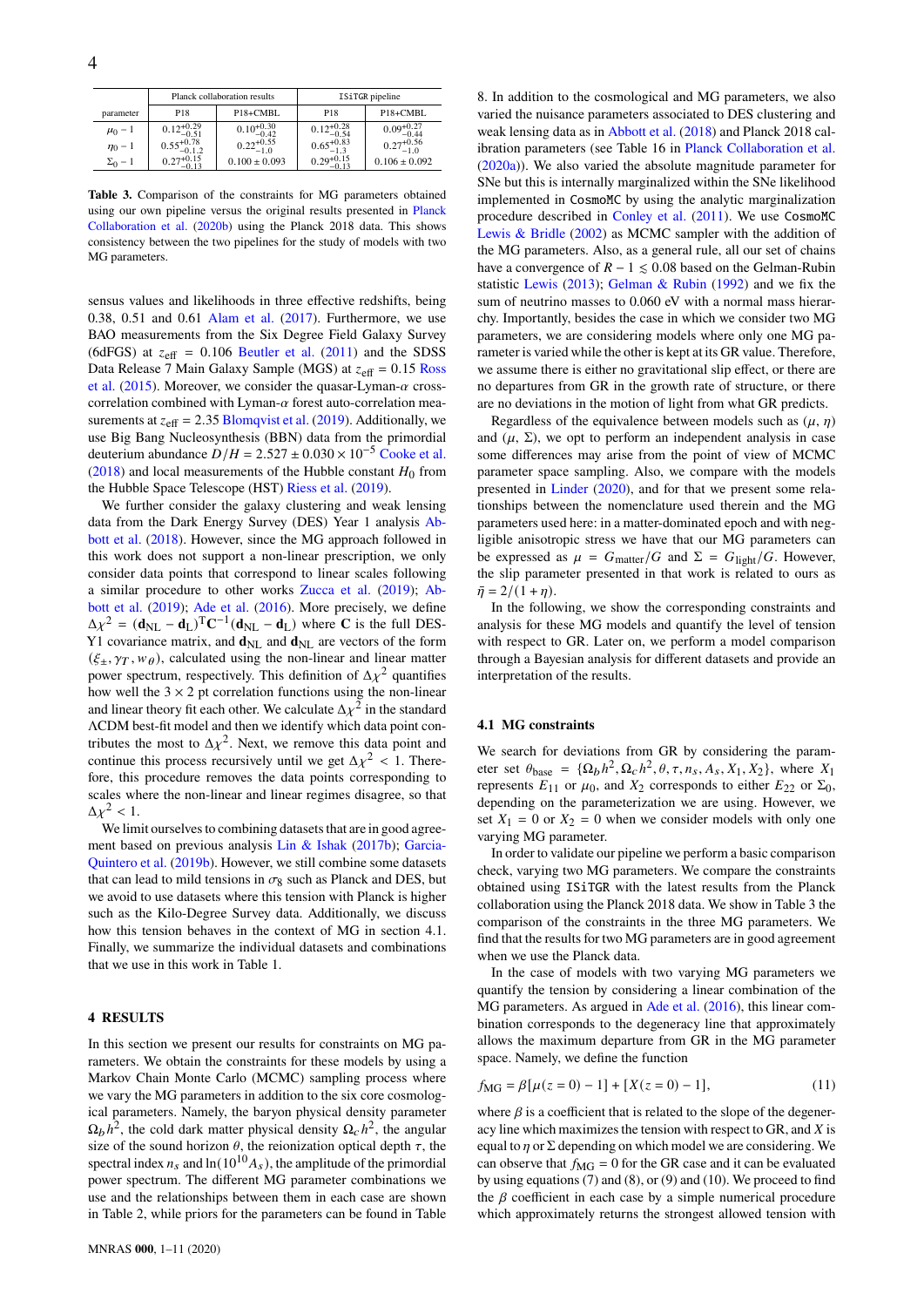

**Figure 2.** Associated probability distribution functions of the  $f_{MG}$  parameter for each of the constraints shown in Fig. [1.](#page-2-3) The left panel corresponds to constraints for  $(\mu, \eta)$  while the right panel is associated with  $(\mu, \Sigma)$ . We list the corresponding values of  $\beta$  for each distribution. Also,  $f_{\text{MG}} = 0$  represents the corresponding GR value for the MG parameters.



<span id="page-4-0"></span>

**Figure 3.** Expectation value, 68% (thin error bars) and 95% (thick error bars) confidence limits for each MG parameter given the models shown in Table [2.](#page-2-2) The different colors represent the datasets used for the constraints and the dashed vertical line represents the MG parameter values that correspond to GR.

respect to GR. We show the constraints for some datasets given the  $(\mu, \eta)$  and  $(\mu, \Sigma)$  models in the two-dimensional MG parame-ter space in Fig. [1,](#page-2-3) while the corresponding results for  $f_{\text{MG}}$  can be found in Fig. [2.](#page-4-0) One of the positive aspects of using [\(11\)](#page-3-1) is that we find that even though the individual distributions of  $\mu(z = 0) - 1$ ,

<span id="page-4-1"></span>**Figure 4.** Expectation value and 68% confidence interval for the  $\sigma_8$ parameter for four MG models and the ΛCDM model. The different colors represent the datasets used for the constraints and are in the same order as in Fig. [3.](#page-4-1) we also plot the corresponding ΛCDM constraints on  $\sigma_8$  in gray for comparison. We observe that for models ( $\mu = 1, \eta$ ) and  $(\mu = 1, \Sigma)$ , the measurements on  $\sigma_8$  are in slightly better agreement than those of ΛCDM.

<span id="page-4-2"></span>MNRAS **000**, [1](#page-0-0)[–11](#page-10-0) (2020)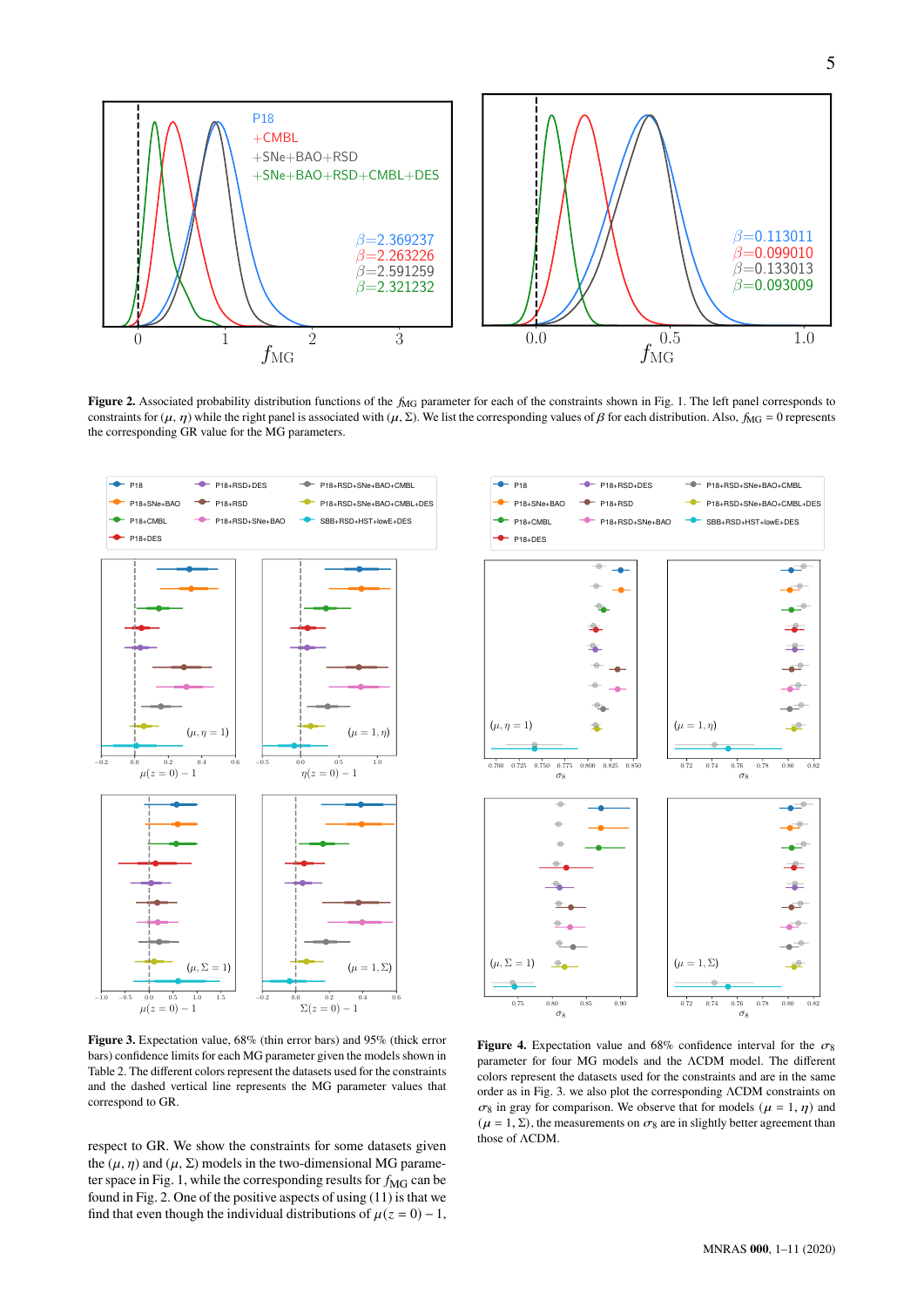$\eta(z = 0) - 1$  and  $\Sigma(z = 0) - 1$  may not be Gaussian, the linear combination given by  $f_{\text{MG}}$  produces a better approximation to a Gaussian distribution than the posterior distribution of some MG parameters, as we verified by looking at quantile-quantile plots. Thus, it gives a more reliable way to quantify the tension by computing its  $\chi^2$  in one dimension.

As we can see in Fig. [1,](#page-2-3) for both  $(\mu, \eta)$  and  $(\mu, \Sigma)$  parameterizations, the most significant departure from GR is obtained when using P18+SNe+BAO+RSD. While there is no clear sign which combination of MG parameters is responsible for the tension when using  $(\mu, \eta)$ , we can observe that in the  $(\mu, \Sigma)$  parameter space at  $z = 0$ , the tension with respect to GR can be particularly attributed to Σ. Then, the tension with GR can be reduced by adding gravitational lensing data to P18+SNe+BAO+RSD such as CMBL, or it can be fully removed by adding DES. The fact that adding lensing data shifts the contours towards GR when combined with P18 is related to correlations in the parameter space. The lensing amplitude is proportional to the product  $\Sigma_0 S_8$ and these two parameters are anti-correlated. Then, the fact that CMB data such as P18 prefers a high value of  $S_8$  compared to DES, makes that P18+DES favours a lower value of  $\Sigma_0$ . The same effect occurs to the lensing amplitude for the lensing of the CMB but to a lower degree, since CMBL prefers a value of S8 higher than that of DES. Therefore, DES reduces more the tension with respect to GR than CMBL, when combined with P18.

For models that consist of one free MG parameter, we obtain Gaussian constraints in most of the cases  $2$ . We show in Fig. [3](#page-4-1) the constraints for each model with a single MG parameter using several datasets. We find that there is a tension when using Planck data without lensing, except for  $(\mu, \Sigma = 1)$  where we find that the tension with respect to GR is not significant. However, when we vary  $\Sigma$  but set either  $\mu$  or  $\eta$  to its GR value, we observe that there is a similar trend for these models: there is a  $3.4-\sigma$  to 3.5- $\sigma$  departure from GR when using Planck data alone with no lensing. This tension can increase if we add probes such as SNe, BAO and RSD on top of P18. We point out that the MG models with one free parameter provide a different scenario from models varying two MG parameters at the same time. While deviations with respect to GR manifest only in  $\Sigma$  if we look to models such as  $(\mu, \Sigma)$ , models with one MG parameter show that the departures from GR are actually occurring not only in  $\Sigma$ , but also in either the growth or in the gravitational slip. Indeed, as we show in Table [2,](#page-2-2) for all models with one MG parameter there is a one-toone correspondence between the two remaining MG parameters. Then, if we consider all the models with one MG parameter except for ( $\mu$ ,  $\Sigma = 1$ ), this one-to-one correspondence is the reason why even though the lensing data has a constraining effect on  $\Sigma$ , the error bars in  $\mu$  shrink and the value of  $\mu$  is also displaced towards its GR value in the upper left panel in Fig. [3.](#page-4-1) Hence, we also find that lensing data reduces the tension with respect to GR in all the cases. While CMBL alleviates the tension produced by P18, DES is able to restore GR, as was observed in the case of models with two MG parameters.

In Table [4,](#page-6-0) we show the level of tension with respect to GR for the models given in Table [2](#page-2-2) using the  $n-\sigma$  level of tension and the Index of Inconsistency (IOI) as given in e.g. [Lin & Ishak](#page-9-59) [\(2017a\)](#page-9-59); [Garcia-Quintero et al.](#page-9-54) [\(2019b\)](#page-9-54). We can observe that while P18 has about a 3.2- $\sigma$  tension with GR for models with two MG parameters, this tension can go up to 3.5- $\sigma$  if we do not allow gravitational slip ( $\eta = 1$ ). Adding other datasets such as SNe, BAO and RSD to P18 leads to a higher tension, reaching a maximum of 3.9- $\sigma$ . However, the tension gets significantly reduced when including CMBL and practically goes away when adding DES, as we can observe in combinations such as P18+RSD+CMBL and P18+RSD+DES. We note that we need to add RSD since it provides better constraints on  $\mu$  rather than using P18+CMBL or P18+DES alone, which can lead to some marginal tension values due mostly to contour volume effects. To confirm such effects, we produce simulated CMB Planck-like data for the ΛCDM model and analyze it through our pipeline  $3$ . We found that the MG parameters mean values are in agreement with GR. Due to these volume effects we observed a tension of 0.1- $\sigma$  with GR for  $\mu$ . However, we found that these effects are quite negligible in terms of deviations from GR.

While the combination SBB+RSD+HST+lowE does not constrain the MG parameters very well, SBB+RSD+HST+lowE+DES does not give a precise measure of  $\eta_0$  but shows some tension in  $\mu_0$ . Therefore, setting  $\mu$  = 1 leads to smaller *n*- $\sigma$  values for models with one free MG parameter compared with models with two varying MG parameters.

It is important to recall that we are fixing the neutrino mass in our analysis of tensions. It is well known that massive neutrinos can suppress the growth of structure at small scales, while  $\mu$  can produce a similar effect or enhancement. However, previous works modeling scale-independent parameterizations while varying the neutrino mass showed no significant correlation in such a case [Zucca et al.](#page-9-52) [\(2019\)](#page-9-52); [Garcia-Quintero et al.](#page-9-34) [\(2019a\)](#page-9-34). Therefore, we do not expect a significant correlation between the MG parameters and the neutrino mass while using a scaleindependent parameterization. On the other hand, adding another free parameter will produce an increase in the contours for the MG parameters due to marginalization, probably leading to weaker but still significant tensions.

Alternatively, we use the Index of Inconsistency (IOI) Lin  $\&$ [Ishak](#page-9-59) [\(2017a\)](#page-9-59); [Garcia-Quintero et al.](#page-9-54) [\(2019b\)](#page-9-54) in order to quantify the tension with respect to GR with the knowledge that in one dimension the relationship  $n-\sigma = \sqrt{2IO}$  is satisfied. Therefore, we can use the values of Table [4](#page-6-0) to calculate the degree of inconsistency with respect to GR in terms of IOI. This applies thus for cases where we vary a single MG parameter. However, since IOI requires distribution functions that are nearly Gaussian, we opt to calculate IOI using the distribution of  $f_{\text{MG}}$  in the cases where we vary two MG parameters. Hence, we can still convert the  $n-\sigma$ value to IOI for cases where we use two MG parameters, since  $n \sigma$  is computed for a single parameter  $f_{\text{MG}}$ . IOI is a moment-based measure that ideally uses the full-parameter space to quantify the consistency between two datasets, assuming Gaussian distributions. However, in terms of consistency with respect to GR we limit ourselves to use the marginalized posterior distribution of  $f_{\text{MG}}$ , since is this function what quantifies deviations from GR. We do not expect the size of the flat prior adopted for the MG parameters having any dependency over the calculated IOI.

We show in Table [5](#page-6-1) the corresponding values of IOI and interpret them using a calibrated version of the Jeffrey's scale for IOI. We can observe a similar trend from comparison of Tables [4](#page-6-0) and [5:](#page-6-1) the datasets P18, P18+SNe+BAO, P18+RSD and P18+SNe+BAO+RSD seem to show a strong inconsistency with GR. Furthermore, while IOI applied to the full Planck data with lensing generally indicates a weak inconsistency with respect to GR, P18+CMBL, along with other probes such as SNe, BAO and RSD, seem to point to a moderate inconsistency for most of the models. Also, Planck data in combination with DES and other probes (for example P18+RSD+DES) shows no significant inconsistency.

Additionally, we notice that looking at the improvement in  $\chi^2$ 

<span id="page-5-0"></span><sup>2</sup> We obtain three cases in Fig. [3](#page-4-1) where constraints are clearly non-Gaussian, due to the lack of relevant data to properly constrain  $\mu$ .

<span id="page-5-1"></span><sup>&</sup>lt;sup>3</sup> We use the python script makePerfectForecastDataset.py that is present in CosmoMC with theoretical  $C_{\ell}$  produced by ISiTGR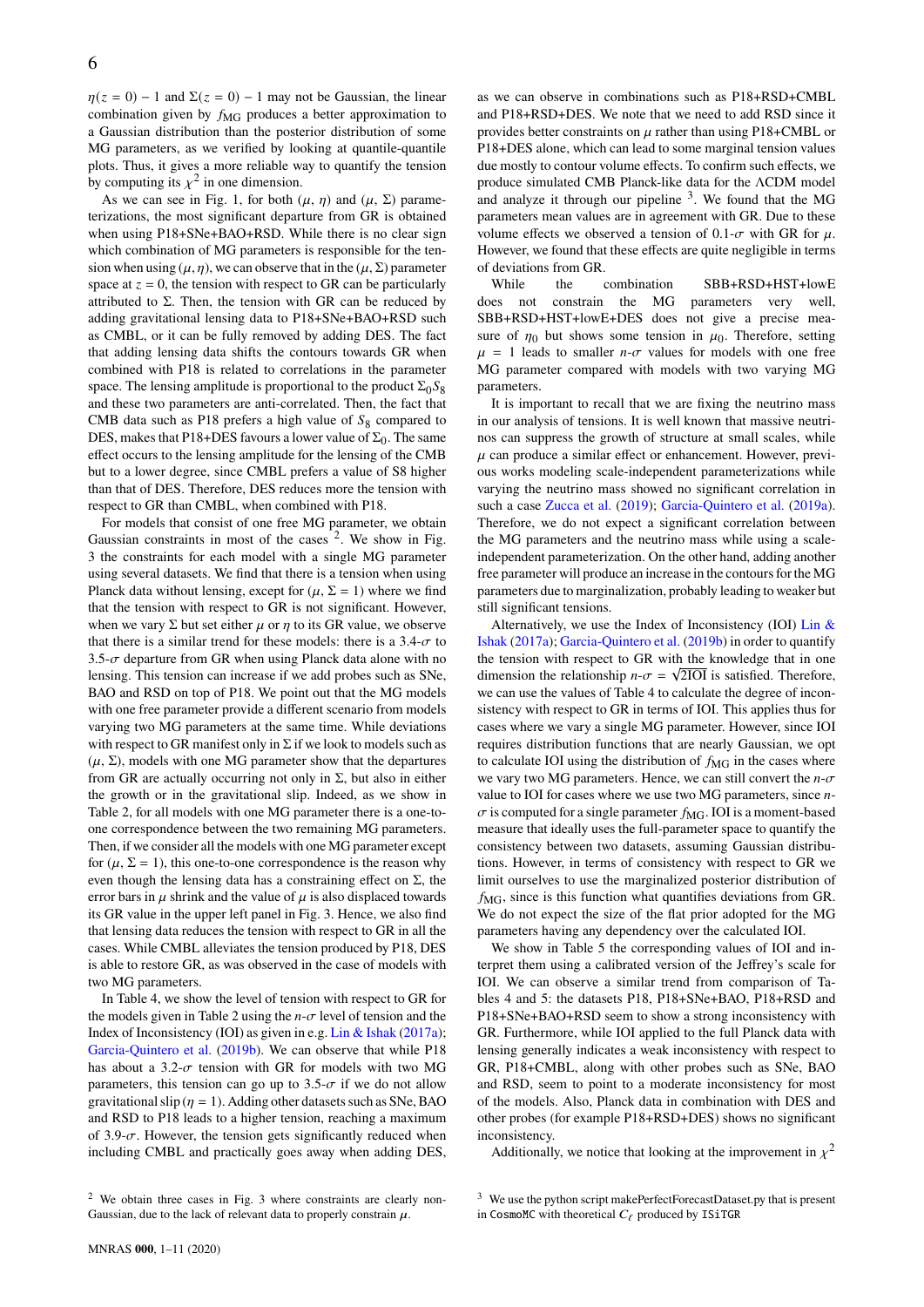| Model               | P <sub>18</sub> | P18+SNe+BAO | P18+CMBL | P18+DES | P18+CMBL+DES | <b>P18+RSD</b> | P18+RSD+CMBL | P18+RSD+DES | P18+RSD+CMBL+DES | P18+SNe+BAO+RSD | P18+SNe+BAO+RSD+CMBL | P18+SNe+BAO+RSD+DES | P18+SNe+BAO+RSD+CMBL+DES | SBB+RSD+HST+IowE | SBB+RSD+HST+IowE+DES |
|---------------------|-----------------|-------------|----------|---------|--------------|----------------|--------------|-------------|------------------|-----------------|----------------------|---------------------|--------------------------|------------------|----------------------|
| $(\mu, \eta)$       | 3.2             | 3.4         | 2.2      | 1.5     | 1.5          | 3.4            | 2.4          | 1.2         | 1.4              | 3.9             | 2.6                  | 1.2                 | 1.4                      | 1.8              | 1.4                  |
| $(\mu, \Sigma)$     | 3.2             | 3.6         | 2.3      | 1.5     | 1.9          | 3.5            | 2.3          | 0.8         | 1.1              | 3.8             | 2.5                  | 1.0                 | 1.4                      | 2.1              | 1.7                  |
| $(\mu, \eta = 1)$   | 3.5             | 3.8         | 2.1      | 0.8     | 1.1          | 3.2            | 2.3          | 0.7         | 1.1              | 3.5             | 2.5                  | 0.9                 | 1.2                      | 1.6              | 0.1                  |
| $(\mu = 1, \eta)$   | 3.5             | 3.9         | 2.1      | 0.8     | 1.0          | 3.7            | 2.3          | 0.7         | 1.1              | 3.9             | 2.4                  | 0.9                 | 1.4                      | 0.7              | 0.4                  |
| $(\mu = 1, \Sigma)$ | 3.4             | 3.7         | 2.1      | 0.8     | 1.2          | 3.6            | 2.3          | 0.7         | 1.1              | 3.9             | 2.5                  | 0.9                 | 1.3                      | 0.4              | 0.3                  |
| $(\mu, \Sigma = 1)$ | 1.8             | 1.9         | 1.8      | 0.3     | 0.6          | 0.8            | 0.9          | 0.2         | 0.4              | 0.8             | 1.0                  | 0.3                 | 0.5                      | 1.1              | 1.2                  |

<span id="page-6-0"></span>**Table 4.** Typical  $n-\sigma$  level of tension with respect to GR for the MG models shown in Table [2](#page-2-2) using different datasets. We write in bold the  $n-\sigma$  values and datasets that produce a tension above  $3-\sigma$  for some MG model.

| Model               | P <sub>18</sub> | P18+SNe+BAO | P18+CMBL | P18+DES | P18+CMBL+DES | <b>P18+RSD</b> | P18+RSD+CMBL | P18+RSD+DES | P18+RSD+CMBL+DES | P18+SNe+BAO+RSD | P18+SNe+BAO+RSD+CMBL | P18+SNe+BAO+RSD+DES | P18+SNe+BAO+RSD+CMBL+DES | SBB+RSD+HST+IowE | SBB+RSD+HST+lowE+DES |
|---------------------|-----------------|-------------|----------|---------|--------------|----------------|--------------|-------------|------------------|-----------------|----------------------|---------------------|--------------------------|------------------|----------------------|
| $(\mu, \eta)$       | 5.0             | 5.8         | 2.4      | 1.1     | 1.2          | 5.9            | 2.9          | 0.7         | 0.9              | 7.6             | 3.3                  | 0.7                 | 1.                       | 1.6              | 1.0                  |
| $(\mu, \Sigma)$     | 5.0             | 6.3         | 2.6      | 1.1     | 1.7          | 6.0            | 2.6          | 0.3         | 0.6              | 7.0             | 3.2                  | 0.5                 | 0.9                      | 2.1              | 1.5                  |
| $(\mu, \eta = 1)$   | 6.1             | 7.1         | 2.1      | 0.3     | 0.6          | 5.2            | 2.6          | 0.2         | 0.6              | 6.2             | 3.2                  | 0.4                 | 0.7                      | 1.3              | 0.0                  |
| $(\mu = 1, \eta)$   | 6.1             | 7.4         | 2.3      | 0.3     | 0.5          | 6.8            | 2.6          | 0.3         | 0.6              | 7.5             | 3.0                  | 0.4                 | 0.9                      | 0.3              | 0.1                  |
| $(\mu = 1, \Sigma)$ | 5.6             | 6.8         | 2.2      | 0.3     | 0.7          | 6.3            | 2.7          | 0.3         | 0.6              | 7.6             | 3.2                  | 0.4                 | 0.8                      | 0.1              | 0.1                  |
| $(\mu, \Sigma = 1)$ | 1.5             | 1.8         | 1.7      | 0.1     | 0.2          | 0.3            | 0.4          | 0.0         | 0.1              | 0.3             | 0.5                  | 0.0                 | 0.1                      | 0.6              | 0.7                  |

<span id="page-6-1"></span>Table 5. Analogous to Table [4](#page-6-0) but in terms of the IOI values. Here we can interpret a value of IOI< 1 as no significant inconsistency with respect to GR, 1 <IOI< 2.5 indicates a weak inconsistency, 2.5 <IOI< 5 means a moderate inconsistency, while an IOI> 5 stands for a strong inconsistency. Hence, we list in bold the datasets and IOI values that represent a strong inconsistency with respect to GR.

of MG over GR among the MG models where one MG parameter is fixed to its GR value, only model ( $\mu$ ,  $\Sigma = 1$ ) is not able to significantly improve the fit over  $\Lambda$ CDM. The improvement in  $\chi^2$ also reveals that models ( $\mu = 1, \Sigma$ ) and ( $\mu = 1, \eta$ ) fit the data slightly better than  $(\mu, \eta = 1)$  when P18 is combined with probes that does not include lensing. This comparison between the MG models using the improvement in  $\chi^2$  leads to similar conclusion if we look at IOI or the Bayes factor as shown in section [4.2.](#page-7-1) Now, it is important to mention that significant deviations from GR in one of these specific models might point out to limiting modified gravity models of a more general theory, as suggested in [Linder](#page-9-51) [\(2020\)](#page-9-51) for the Horndeski class.

Finally, due to correlations with MG parameters, we analyze the constraints from Planck and cosmic shear experiments on the amplitude of matter density fluctuations, usually parameterized by the  $\sigma_8$  parameter. Hence, we show the constraints on  $\sigma_8$  for models with one MG parameter as well as for the ΛCDM model in Fig. [4.](#page-4-2) For ΛCDM, we observe that there is some tension between P18 and SBB+RSD+HST+lowE+DES, at about the  $2.2-\sigma$  level. A comparison of Fig. [3](#page-4-1) and Fig. [4](#page-4-2) shows that for both ( $\mu$ ,  $\eta$  = 1) and  $(\mu, \Sigma = 1)$  models there is a positive correlation between  $\mu$  and  $\sigma_8$ when P18 is used. This leads to a higher tension in  $\sigma_8$  as compared to the ΛCDM model. Thus, although ( $\mu$ ,  $\eta$  = 1) shows a higher departure from GR than ( $\mu$ ,  $\Sigma = 1$ ), it does not solve the tension in  $\sigma_8$ . As we mentioned before, besides the MCMC parameter space sampling,  $(\mu = 1, \eta)$  and  $(\mu = 1, \Sigma)$  represent the same model. Now, if we set  $\mu = 1$ , then the negative correlation between the MG parameter (for example  $\Sigma$ ) and  $\sigma_8$  makes the  $\sigma_8$  distributions get closer, as can be seen from Fig. [3](#page-4-1) and Fig. [4.](#page-4-2) Indeed, the fact that SBB+RSD+HST+lowE+DES prefers a negative value of  $\Sigma(z = 0) - 1$  while P18 prefers a positive value slightly alleviates the tension in  $\sigma_8$  to about 1.1- $\sigma$ . Hence, due to the negative correlation between  $\Sigma_0$  and  $\sigma_8$  in the model ( $\mu = 1$ ,  $\Sigma$ ), the fact that these datasets prefer an opposite sign for  $\Sigma_0$  leads to slightly more concordant measurements of  $\sigma_8$ . However, we point out that then the tension between SBB+RSD+HST+lowE+DES and P18 is due to  $\Sigma_0$ . In sum, we find that varying MG parameters may not lead to conclusive results to help alleviate the  $\sigma_8$  tension if specific parameterizations are used. For example, setting  $\Sigma = 1$ or  $\eta = 1$  increases the original  $\sigma_8$  tension. On the other hand,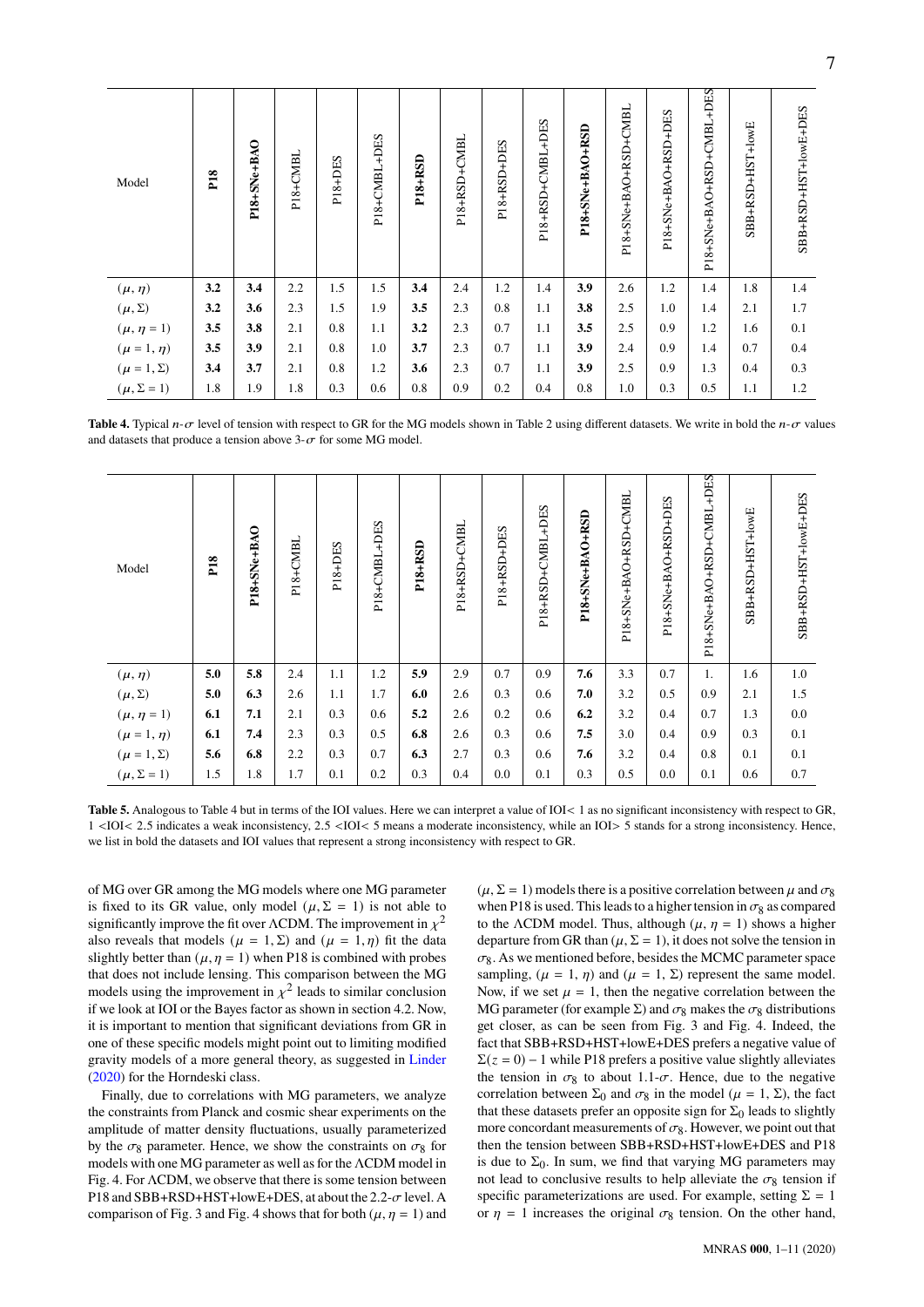| $ln B_{i0}$         | P <sub>18</sub> | P18+SNe+BAO | P18+CMBL | P18+DES | P18+CMBL+DES | <b>P18+RSD</b> | P18+RSD+CMBL | P18+RSD+DES | P18+RSD+CMBL+DES | P18+SNe+BAO+RSD | P18+SNe+BAO+RSD+CMBL | P18+SNe+BAO+RSD+DES | P18+SNe+BAO+RSD+CMBL+DES | SBB+RSD+HST+IowE | SBB+RSD+HST+lowE+DES |
|---------------------|-----------------|-------------|----------|---------|--------------|----------------|--------------|-------------|------------------|-----------------|----------------------|---------------------|--------------------------|------------------|----------------------|
| $(\mu, \eta)$       | $-0.1$          | 0.5         | $-2.8$   | $-5.1$  | $-4.2$       | $-0.8$         | $-3.2$       | $-6.2$      | $-5.4$           | $-0.3$          | $-2.7$               | $-5.8$              | $-5.5$                   | $-1.0$           | $-4.0$               |
| $(\mu, \Sigma)$     | 0.3             | 0.8         | $-2.1$   | $-4.9$  | $-3.8$       | $-1.1$         | $-3.7$       | $-7.1$      | $-6.1$           | $-0.5$          | $-3.1$               | $-7.2$              | $-5.7$                   | $-1.2$           | $-3.9$               |
| $(\mu, \eta = 1)$   | 0.8             | 1.6         | $-1.5$   | $-4.4$  | $-3.2$       | 0.4            | $-1.2$       | $-4.0$      | $-4.2$           | 0.7             | $-0.8$               | $-5.0$              | $-3.4$                   | $-0.2$           | $-3.5$               |
| $(\mu = 1, \eta)$   | 1.8             | 2.5         | $-0.8$   | $-3.7$  | $-2.4$       | 2.0            | $-0.4$       | $-3.9$      | $-3.3$           | 2.6             | 0.1                  | $-3.7$              | $-2.1$                   | $-0.6$           | $-3.0$               |
| $(\mu = 1, \Sigma)$ | 1.3             | 1.8         | $-1.4$   | $-4.8$  | $-3.3$       | 1.7            | $-1.0$       | $-1.7$      | $-3.3$           | 1.9             | $-0.5$               | $-4.5$              | $-3.4$                   | $-0.8$           | $-3.4$               |
| $(\mu, \Sigma = 1)$ | $-1.4$          | $-1.2$      | $-0.8$   | $-2.6$  | $-1.8$       | $-3.1$         | $-2.1$       | $-3.4$      | $-2.9$           | $-3.2$          | $-2.4$               | $-3.9$              | $-2.8$                   | $-0.9$           | $-0.7$               |

<span id="page-7-3"></span>**Table 6.** Results for the natural logarithm of the Bayes factor with respect to ΛCDM for different MG parameterizations. We show in bold the datasets in which ΛCDM is not the favoured model by the data. In each column, the values written in bold mean that there is a moderate preference for the MG model over ΛCDM. See Table [7](#page-7-2) for the interpretation of the Bayes factor values.

| Ranges                    | Interpretation                     |
|---------------------------|------------------------------------|
| $0 <  \ln B_{i0}  < 1$    | Not worth more than a bare mention |
| $1 \leq  \ln B_{i0}  < 3$ | Moderate                           |
| $3 \le  \ln B_{i0}  < 5$  | Strong                             |
| $5 \leq  \ln B_{i0} $     | Very strong                        |

**Table 7.** Adopted Jeffrey's scale for the interpretation of the Bayes factor. We use a similar Jeffrey's scale as presented in [Kass & Raftery](#page-9-60) [\(1995\)](#page-9-60); [Heavens et al.](#page-9-61) [\(2017b\)](#page-9-61).

| Parameter                           | Prior range   |
|-------------------------------------|---------------|
| $\frac{\Omega_b h^2}{\Omega_c h^2}$ | [0.005, 0.1]  |
|                                     | [0.001, 0.99] |
| $\theta$                            | [0.5, 10]     |
| $\tau$                              | [0.01, 0.8]   |
| $ln(10^{10}A_s)$                    | [1.61, 3.91]  |
| $n_{\rm s}$                         | [0.8, 1.2]    |
| $E_{11}$                            | $[-5, 5]$     |
| $E_{22}$                            | $[-5, 5]$     |
| $\mu_0$                             | $[-3, 3]$     |
| $\Sigma_0$                          | $[-3, 3]$     |

**Table 8.** Parameters and prior ranges used in the analysis. For models with one MG parameter, we set some of the free MG parameters equal to zero. For example in ( $\mu = 1$ ,  $\eta$ ) we set  $E_{11} = 0$  but keep the prior range for  $E_{22}$ , and so on for the other MG models.

while setting  $\mu = 1$  causes some shifts in the  $\sigma_8$  measurements that diminish the tension, a new tension in  $\Sigma_0$  appears.

#### <span id="page-7-1"></span>**4.2 Model comparison**

The goal of this section is to perform a model comparison between the MG models discussed throughout this work and the ΛCDM model using a Bayesian model selection approach. This is based on Bayes theorem,

$$
P(\theta|\mathbf{D}, \mathcal{M}) = \frac{\mathcal{L}(\mathbf{D}|\theta, \mathcal{M})\pi(\theta|\mathcal{M})}{P(\mathbf{D}|\mathcal{M})},
$$
\n(12)

<span id="page-7-2"></span>where  $\theta$  is the model parameter vector,  $\boldsymbol{D}$  represents the data vector, and M indicates the model.  $P(\theta|\mathbf{D},M)$  is the posterior probability and  $P(D|M)$  is the Bayesian Evidence.  $\mathcal{L}(D|\theta, M)$  denotes the likelihood and  $\pi(\theta|M)$  is the prior probability. Among these quantities, it is the Bayesian Evidence that is ultimately useful for model comparison purposes. The Bayes factor is defined as the ratio of model posterior odds divided by the model prior odds, and is described by

$$
\frac{P(M_i|D)}{P(M_j|D)} = \frac{\pi(M_i)}{\pi(M_j)} B_{ij}.
$$
\n(13)

Here  $B_{ij} \equiv \frac{P(D|M_i)}{P(D|M_i)}$  $\frac{F(D|N_i)}{F(D|N_i)}$  is the Bayes factor and the last equation is a consequence of Bayes theorem applied to models. Hence, the Bayes factor is the ratio of Bayesian Evidences which are computed as an integral over the unnormalized posterior, so we can calculate the Bayes Factor as

<span id="page-7-0"></span>
$$
B_{ij} = \frac{\int d\theta_i \mathcal{L}(D|\theta_i, \mathcal{M}_i) \pi(\theta_i|\mathcal{M}_i)}{\int d\theta_j \mathcal{L}(D|\theta_j, \mathcal{M}_j) \pi(\theta_j|\mathcal{M}_j)},
$$
(14)

where the indices  $i$  and  $j$  represent two different models to be compared.

We opt to calculate the Bayes factor by using the program MCEvidence from [Heavens et al.](#page-9-62) [\(2017a\)](#page-9-62), which is a Python package to compute the Bayesian Evidence from MCMC. This package aims to estimate the density of points in the parameter space by calculating the Evidence using the  $k$ -th nearest neighbour distances in the parameter space through the Mahalanobis distance [Heavens et al.](#page-9-62) [\(2017a\)](#page-9-62). MCEvidence works by assuming that the points in the chains are independent and we employ a further marginalization over the calibration parameters used within the Planck plik, commander and SimAll likelihoods (see [Planck](#page-9-39) [Collaboration et al.](#page-9-39) [\(2020b\)](#page-9-39)) and the typical nuisance parameters from DES such as calibration parameters, galaxy bias, intrinsic alignment and so on (see Table I in [Abbott et al.](#page-9-32) [\(2019\)](#page-9-32)). Furthermore, we choose to set  $k = 1$  since the authors of [Heavens](#page-9-62) [et al.](#page-9-62) [\(2017a\)](#page-9-62) argue that this is the optimal choice in terms of accuracy. Moreover, since the Bayesian Evidence analysis depends on the priors chosen, we show in Table [8](#page-7-0) the priors used for our parameters, which are indeed very wide, as they should be. Here, we point out that when using the parameters  $E_{11}$  and  $E_{22}$  we assume a time evolution based on  $\propto \Omega_{\rm DE}$  for the MG parameters while  $\propto \Omega_{\text{DE}}/\Omega_{\Lambda}$  if we use  $\mu_0$  and  $\Sigma_0$ , so then we choose wider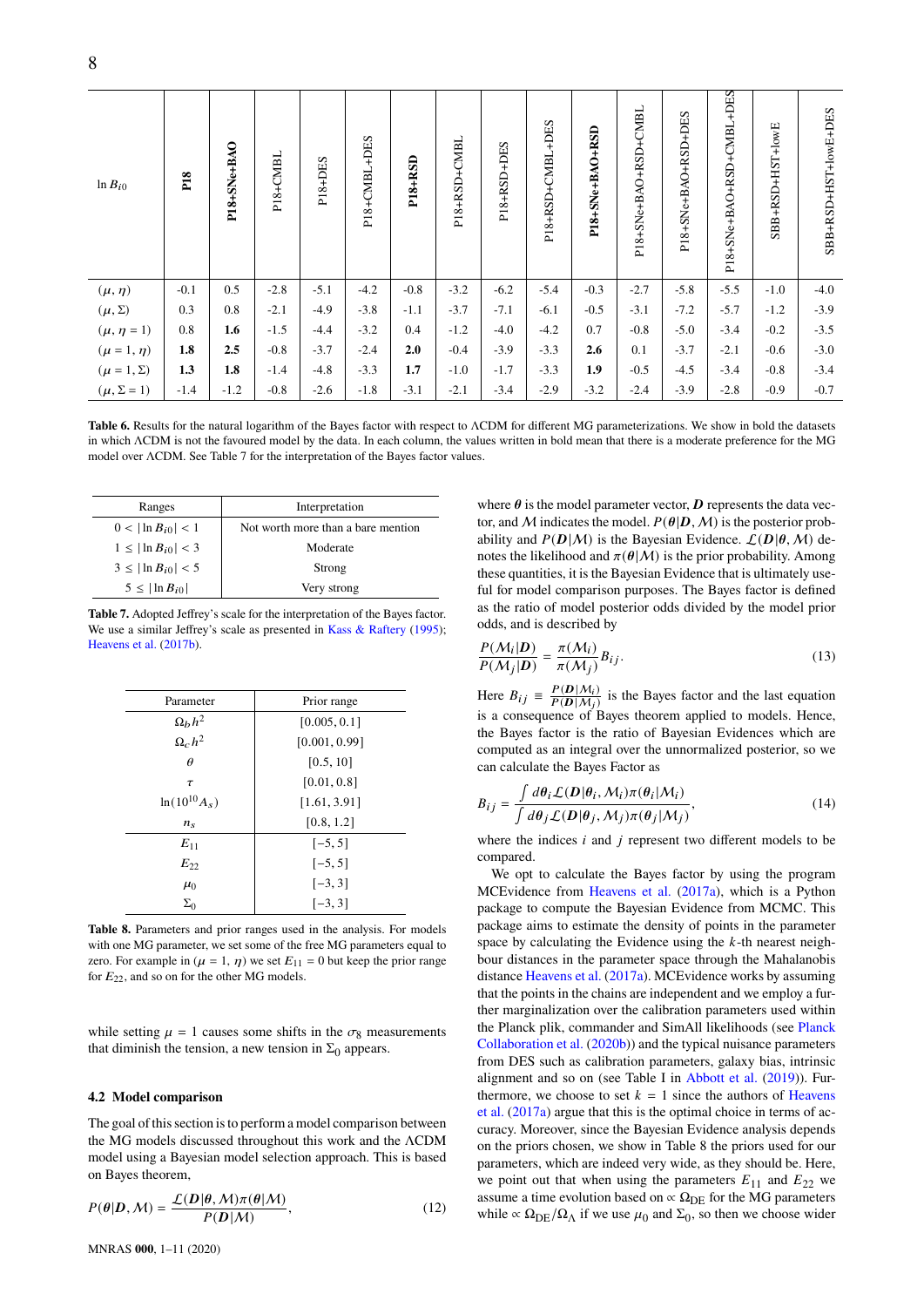priors for the first set of parameters. We observe a slightly higher Evidence for  $(\mu = 1, \eta)$  compared with  $(\mu = 1, \Sigma)$  in Table [6,](#page-7-3) which may be associated to prior volume effects. However, we do not observe this trend in some cases where we use DES data since we have to marginalize over a higher number of nuisance parameters, which leads to a greater statistical error on the Evi-dence [Heavens et al.](#page-9-61) [\(2017b\)](#page-9-61). Any preference for ( $\mu = 1, \eta$ ) over  $(\mu = 1, \Sigma)$  or vice-versa in this analysis should be associated to the parameterization and ranges used to fit the data instead of a real physical preference for one parameter or another. However, in general the results from both models were in agreement.

We show in Table [6](#page-7-3) the results for the computation of the Bayes factor for the models used and the datasets considered in this work. For the interpretation of the model comparison we rely on the Jeffrey's scale using  $\ln B_{i0}$  as stated in Table [7.](#page-7-2) The index 0 represents the  $\Lambda$ CDM model while the index *i* runs from 1 over the MG models in the order shown in Table [6.](#page-7-3) We found the correlation length of each chain to be small and performed additional tests with aggressively thinned chains by a factor of 10 and 30. We found that half of the  $\ln B_{i0}$  values changed by  $< 0.4$  and almost all the remaining values changed by  $< 0.8$ and some few values that include DES changed above the unity. Additionally, for MG models with one MG parameter we compute the  $\ln B_{i0}$  values by using the Savage-Dickey density ratio and obtained similar results.

We find that ΛCDM is the favoured model by the data in the cases when CMBL or DES data are added to P18 or to P18 plus other datasets such as SNe, BAO, and RSD. Hence, ΛCDM is the favoured model when using lensing data in combination with Planck and other datasets. The only exception is when we use SBB+RSD+HST+lowE where ΛCDM is still favored even without any lensing, but only marginally. However, some MG parameters are not very well constrained for this dataset combination since high- $\ell$  data from Planck is not used. Also, since some values are  $|\ln B_{i0}| < 1$  then this preference is not worth more than a bare mention.

Nevertheless, almost all MG models are marginally favoured over ΛCDM when using P18 only, and this goes slightly into the moderate range in a couple of cases (see Table [6\)](#page-7-3). Moreover, if we consider P18 with the addition of other datasets (except gravitational lensing) we find that models with  $\eta = 1$  or  $\mu = 1$  are always favoured over ΛCDM. Among these models, the ( $\mu = 1, \eta$ ) parameterization stands out, leading to  $\ln B_{30} = 2.5$  or  $\ln B_{30} = 2.6$ when we use P18+SNe+BAO or P18+SNe+BAO+RSD, respectively. Therefore, there exists a moderate preference for MG models with one MG parameter over ΛCDM for some datasets, subject to  $\Sigma \neq 1$ . However, adding CMBL or DES to any combination restores the preference to ΛCDM and GR.

It is worth mentioning that a similar situation has been reported when using the lensing anomaly parameter  $A_L$  defined in [Calabrese et al.](#page-9-63) [\(2008\)](#page-9-63). This consistency parameter effectively multiplies the CMB lensing potential power spectrum by  $C_{\ell}^{\Phi} \to A_{\rm L} C_{\ell}^{\Phi}$  and then producing a smoothing of the peaks of the CMB temperature power spectrum. While the standard lensing theory requires  $A_L = 1$ , a preference for a value of  $A_L$  higher than the unity was reported in [Planck Collaboration et al.](#page-9-39) [\(2020b\)](#page-9-39) when the full TTTEEE+lowE dataset was used. Moreover, this last work also studied the main degeneracy between  $\Sigma$  and  $A_L$ while both parameters are varied together (see also [Di Valentino](#page-9-64) [et al.](#page-9-64) [\(2016\)](#page-9-64) for an extended discussion). It was shown that if  $A_L = 1$  the Planck power spectra prefers  $\Sigma > 1$ , while if  $A_L > 1$ is allowed then the preference for higher values of  $\Sigma$  is reduced. Therefore, the preference for an enhanced lensing signal from MG reported here may be associated with the preference for a smoothing effect of the CMB peaks by Planck, and vice versa. This will be further explored in follow up future analysis.

## **5 SUMMARY AND CONCLUSION**

In this analysis we dissected the constraints on MG parameters by varying one parameter at a time while fixing the other at its GR value. This increases the constraining power of the datasets and allows observing the behavior of each parameter individually with respect to its GR value of unity. We also divide datasets into various combinations to see which datasets or subgroups of datasets are consistent with GR and which ones are not. We found the following:

• Constraints on some MG parameters are significantly improved for one-parameter MG models. For example, if we set  $\eta = 1$  we find an improvement in the constraints of P18 to about 76% and 32% in  $\mu_0$  − 1 and  $\Sigma_0$  − 1, respectively. This tightening leads to higher tension with GR than for models with two parameters for some combinations of datasets.

• A Bayesian model selection analysis shows that some of the one-parameter MG models are moderately favoured in comparison with ΛCDM when P18, P18+SNe+BAO(+RSD), or P18+RSD datasets are used, except when  $\Sigma$  is fixed to its GR value. When CMBL or DES data is added to any combination, GR and ΛCDM become the favoured models again. See the previous section for a brief discussion on the relation with the lensing anomaly parameter  $A_{\text{L}}$ .

• For example, the models  $(\mu = 1, \eta)$  and  $(\mu, \eta = 1)$ exhibit a 3.8- $\sigma$  (Index of Inconsistency IOI= 7.1) and 3.9- $\sigma$ (IOI=7.4) departure from their GR values, respectively, when using the P18+SNe+BAO dataset combination, while the model with  $(\mu, \eta)$  shows a tension of 3.4- $\sigma$  (IOI=5.8). Note that using P18+SNe+BAO+RSD leads to a high tension such as  $3.9-\sigma$ (IOI=7.5) for  $(\mu, \eta)$ , but the model is not favoured over ΛCDM from the Bayesian comparison, which is not strictly the case for  $(\mu = 1, \Sigma).$ 

• P18 data shows a moderate tension with GR and shows a marginal preference for  $(\mu = 1, \eta)$  and  $(\mu = 1, \Sigma)$  models over ΛCDM. This tension and Bayesian preference are strengthened for the combinations P18+RSD and P18+SNe+BAO(+RSD). Here again, the tensions and preferences against GR or ΛCDM go away when adding CMB Lensing and DES data to any of the combinations.

• The tension with GR using some datasets seems to be more associated with the MG parameter  $\Sigma$  because when setting this to its GR value no tension is shown for the other varied parameter. This is alleviated when adding CMB Lensing and DES data, which are able to constrain this MG parameter. So it remains to be explored with better data in the future if this tension is due to the inability of some datasets to sufficiently constrain this parameter, some systematic effects, or the underlying models.

• It is found that some of the MG models with one varying parameter are successful in reducing the  $\sigma_8$  tension. However, some models such as  $(\mu, \eta = 1)$  and  $(\mu, \Sigma = 1)$  add to the  $\sigma_8$ tension (see Fig. [4\)](#page-4-2) so it does not seem to be the case in general that MG models can consistently solve this tension.

In sum, it is found that constraining one MG parameter at a time leads to further useful results on constraining MG models and departures from GR. The results here from parameter constraints and Bayesian model comparisons suggest that the tensions with GR need to be explored more closely when more constraining data will become available. It is found that, in general, Planck 2018, SNe, BAO, and RSD have some tension with GR. However, CMB Lensing and DES-Y1 data are found to restore consistency with GR and this seems to be attributed to their ability to constrain the MG parameter  $\Sigma$  that enters into the motion of null rays. This dichotomy can be due to systematic effects in some of the datasets, their current constraining power, or some issues with the models. These possibilities should be investigated using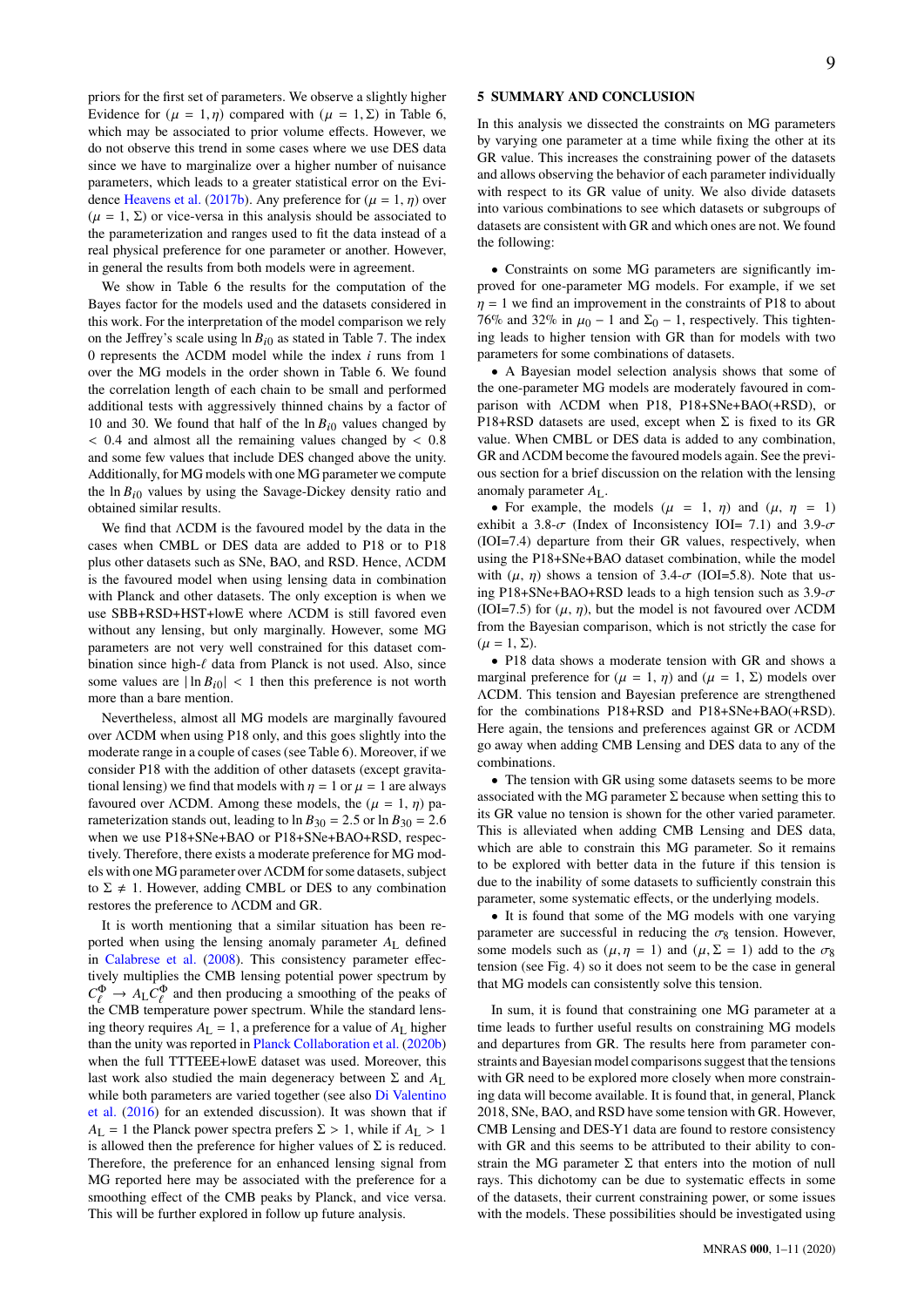more constraining lensing data from the incoming DES-Y3 and, later, from the Vera Rubin Observatory LSST survey, Euclid and the Roman Space Telescope, as well as CMB data from future experiments such as, for example, the Simons Observatory and CMB Stage-4 experiments.

## **ACKNOWLEDGEMENTS**

We thank Michael Kesden for useful comments and Orion Ning for proofreading the manuscript. M.I. acknowledges that this material is based upon work supported in part by the Department of Energy, Office of Science, under Award Number DE-SC0019206. C.G.Q. gratefully acknowledges a PhD scholarship from the Mexican National Council for Science and Technology (CONACYT). The authors acknowledge the Texas Advanced Computing Center (TACC) at The University of Texas at Austin for providing HPC resources that have contributed to some of the research results reported within this paper. URL: http://www.tacc.utexas.edu.

#### **DATA AVAILABILITY**

The data underlying this article are available in GitHub, at [https:](https://github.com/mishakb/ISiTGR) [//github.com/mishakb/ISiTGR](https://github.com/mishakb/ISiTGR). The datasets were derived from sources in the public domain: Planck 2018 data can be found at <http://pla.esac.esa.int/pla/#cosmology> and the rest of the data can be found at [https://github.com/cmbant/](https://github.com/cmbant/CosmoMC/tree/master/data) [CosmoMC/tree/master/data](https://github.com/cmbant/CosmoMC/tree/master/data).

#### **REFERENCES**

- <span id="page-9-48"></span>Abbott T. M. C., et al., 2018, [Phys. Rev. D,](http://dx.doi.org/10.1103/PhysRevD.98.043526) 98, 043526
- <span id="page-9-32"></span>Abbott T. M. C., et al., 2019, [Phys. Rev. D,](http://dx.doi.org/10.1103/PhysRevD.99.123505) 99, 123505
- <span id="page-9-31"></span>Ade P. A. R., others (Planck Collaboration) 2016, [A&A,](http://dx.doi.org/10.1051/0004-6361/201525814) [594, A14](http://adsabs.harvard.edu/abs/2016A&A...594A..14P)
- <span id="page-9-44"></span>Alam S., Ata M., Bailey S., et al., 2017, [MNRAS,](http://dx.doi.org/10.1093/mnras/stx721) [470, 2617](http://adsabs.harvard.edu/abs/2017MNRAS.470.2617A)
- <span id="page-9-30"></span>Bernal N., Ghoshal A., Hajkarim F., Lambiase G., 2020, [J. Cosmology](http://dx.doi.org/10.1088/1475-7516/2020/11/051) [Astropart. Phys.,](http://dx.doi.org/10.1088/1475-7516/2020/11/051) [2020, 051](https://ui.adsabs.harvard.edu/abs/2020JCAP...11..051B)
- <span id="page-9-3"></span>Berti E., et al., 2015, [Class. Quant. Grav.,](http://dx.doi.org/10.1088/0264-9381/32/24/243001) 32, 243001
- <span id="page-9-42"></span>Beutler F., et al., 2011, [MNRAS,](http://dx.doi.org/10.1111/j.1365-2966.2011.19250.x) [416, 3017](http://adsabs.harvard.edu/abs/2011MNRAS.416.3017B)
- <span id="page-9-24"></span>Blake C., et al., 2020, [Astron. Astrophys.,](http://dx.doi.org/10.1051/0004-6361/202038505) 642, A158
- <span id="page-9-45"></span>Blomqvist M., et al., 2019, [A&A,](http://dx.doi.org/10.1051/0004-6361/201935641) [629, A86](https://ui.adsabs.harvard.edu/abs/2019A&A...629A..86B)
- <span id="page-9-25"></span>Burrage C., Sakstein J., 2018, [Living Reviews in Relativity,](http://dx.doi.org/10.1007/s41114-018-0011-x) [21, 1](https://ui.adsabs.harvard.edu/#abs/2018LRR....21....1B)
- <span id="page-9-63"></span>Calabrese E., Slosar A., Melchiorri A., Smoot G. F., Zahn O., 2008, [Phys.](http://dx.doi.org/10.1103/PhysRevD.77.123531) [Rev. D,](http://dx.doi.org/10.1103/PhysRevD.77.123531) [77, 123531](http://adsabs.harvard.edu/abs/2008PhRvD..77l3531C)
- <span id="page-9-28"></span>Carlesi E., Mota D. F., Winther H. A., 2017, [MNRAS,](http://dx.doi.org/10.1093/mnras/stx056) [466, 4813](https://ui.adsabs.harvard.edu/abs/2017MNRAS.466.4813C)
- <span id="page-9-7"></span>Carroll S. M., 2001, [Living Rev. Relativ.,](http://dx.doi.org/10.12942/lrr-2001-1) [4, 1](http://adsabs.harvard.edu/abs/2001LRR.....4....1C)
- <span id="page-9-13"></span>Clifton T., Ferreira P. G., Padilla A., Skordis C., 2012, [Phys. Rept.,](http://dx.doi.org/10.1016/j.physrep.2012.01.001) 513, 1
- <span id="page-9-56"></span>Conley A., Guy J., Sullivan M., et al., 2011, [ApJS,](http://dx.doi.org/10.1088/0067-0049/192/1/1) [192, 1](http://adsabs.harvard.edu/abs/2011ApJS..192....1C)
- <span id="page-9-46"></span>Cooke R. J., Pettini M., Steidel C. C., 2018, [ApJ,](http://dx.doi.org/10.3847/1538-4357/aaab53) [855, 102](https://ui.adsabs.harvard.edu/abs/2018ApJ...855..102C)
- <span id="page-9-9"></span>Copeland E. J., Sami M., Tsujikawa S., 2006, [Int. J. Mod. Phys. D,](http://dx.doi.org/10.1142/S021827180600942X) [15,](http://adsabs.harvard.edu/abs/2006IJMPD..15.1753C) [1753](http://adsabs.harvard.edu/abs/2006IJMPD..15.1753C)
- <span id="page-9-64"></span><span id="page-9-18"></span>Di Valentino E., Melchiorri A., Silk J., 2016, [Phys. Rev. D,](http://dx.doi.org/10.1103/PhysRevD.93.023513) [93, 023513](http://adsabs.harvard.edu/abs/2016PhRvD..93b3513D) Dossett J. N., Ishak M., 2012, [Phys. Rev. D,](http://dx.doi.org/10.1103/PhysRevD.86.103008) [86, 103008](https://ui.adsabs.harvard.edu/abs/2012PhRvD..86j3008D)
- <span id="page-9-33"></span>Dossett J. N., Ishak M., Moldenhauer J., 2011a, [Phys. Rev. D,](http://dx.doi.org/10.1103/PhysRevD.84.123001) [84, 123001](http://adsabs.harvard.edu/abs/2011PhRvD..84l3001D)
- <span id="page-9-19"></span>Dossett J. N., Moldenhauer J., Ishak M., 2011b, [Phys. Rev. D,](http://dx.doi.org/10.1103/PhysRevD.84.023012) [84, 023012](https://ui.adsabs.harvard.edu/abs/2011PhRvD..84b3012D)
- <span id="page-9-26"></span>Dvali G., Gabadadze G., Porrati M., 2000, [Phys. Lett. B,](http://dx.doi.org/10.1016/S0370-2693(00)00669-9) [485, 208](http://adsabs.harvard.edu/abs/2000PhLB..485..208D)
- <span id="page-9-0"></span>Einstein A., 1915, Sitzungsber. Koenigl. Preuss. Akad. Wiss. (Berlin), [pp](http://adsabs.harvard.edu/abs/1915SPAW.......844E) [844–847](http://adsabs.harvard.edu/abs/1915SPAW.......844E)
- <span id="page-9-20"></span>Gannouji R., Kazantzidis L., Perivolaropoulos L., Polarski D., 2018, [Phys.](http://dx.doi.org/10.1103/PhysRevD.98.104044) [Rev. D,](http://dx.doi.org/10.1103/PhysRevD.98.104044) [98, 104044](https://ui.adsabs.harvard.edu/abs/2018PhRvD..98j4044G)
- <span id="page-9-34"></span>Garcia-Quintero C., Ishak M., Fox L., Dossett J., 2019a, [Phys. Rev. D,](http://dx.doi.org/10.1103/PhysRevD.100.103530) [100, 103530](https://ui.adsabs.harvard.edu/abs/2019PhRvD.100j3530G)
- <span id="page-9-54"></span>Garcia-Quintero C., Ishak M., Fox L., Lin W., 2019b, [Phys. Rev. D,](http://dx.doi.org/10.1103/PhysRevD.100.123538) [100,](https://ui.adsabs.harvard.edu/abs/2019PhRvD.100l3538G) [123538](https://ui.adsabs.harvard.edu/abs/2019PhRvD.100l3538G)
- <span id="page-9-58"></span>Gelman A., Rubin D., 1992, Statistical Science, 7, 457
- <span id="page-9-17"></span>Gong Y., Ishak M., Wang A., 2009, [Phys. Rev. D,](http://dx.doi.org/10.1103/PhysRevD.80.023002) [80, 023002](http://adsabs.harvard.edu/abs/2009PhRvD..80b3002G)
- <span id="page-9-62"></span>Heavens A., Fantaye Y., Mootoovaloo A., Eggers H., Hosenie Z., Kroon S., Sellentin E., 2017a, arXiv e-prints, [p. 03472](https://ui.adsabs.harvard.edu/abs/2017arXiv170403472H)
- <span id="page-9-61"></span>Heavens A., Fantaye Y., Sellentin E., Eggers H., Hosenie Z., Kroon S., Mootoovaloo A., 2017b, [Phys. Rev. Lett.,](http://dx.doi.org/10.1103/PhysRevLett.119.101301) [119, 101301](https://ui.adsabs.harvard.edu/abs/2017PhRvL.119j1301H)
- <span id="page-9-27"></span>Hellwing W. A., Barreira A., Frenk C. S., Li B., Cole S., 2014, [Phys.](http://dx.doi.org/10.1103/PhysRevLett.112.221102) [Rev. Lett.,](http://dx.doi.org/10.1103/PhysRevLett.112.221102) [112, 221102](https://ui.adsabs.harvard.edu/abs/2014PhRvL.112v1102H)
- <span id="page-9-10"></span>Ishak M., 2007, [Found. Phys.,](http://dx.doi.org/10.1007/s10701-007-9175-z) 37, 1470
- <span id="page-9-16"></span>Ishak M., 2019, [Living Rev. Rel.,](http://dx.doi.org/10.1007/s41114-018-0017-4) 22, 1
- <span id="page-9-12"></span>Ishak M., Upadhye A., Spergel D. N., 2006, [Phys. Rev. D,](http://dx.doi.org/10.1103/PhysRevD.74.043513) [74, 043513](http://adsabs.harvard.edu/abs/2006PhRvD..74d3513I)
- <span id="page-9-22"></span>Joudaki S., Mead A., Blake C., et al., 2017, [MNRAS,](http://dx.doi.org/10.1093/mnras/stx998) [471, 1259](http://adsabs.harvard.edu/abs/2017MNRAS.471.1259J)
- <span id="page-9-15"></span>Joyce A., Lombriser L., Schmidt F., 2016, [Ann. Rev. Nucl. Part. Sci.,](http://dx.doi.org/10.1146/annurev-nucl-102115-044553) 66, 95
- <span id="page-9-60"></span>Kass R. E., Raftery A. E., 1995, Journal of the American Statistical Association, 90, 773
- <span id="page-9-21"></span>Kazantzidis L., Perivolaropoulos L., 2019, arXiv e-prints, [p.](https://ui.adsabs.harvard.edu/abs/2019arXiv190703176K) [arXiv:1907.03176](https://ui.adsabs.harvard.edu/abs/2019arXiv190703176K)
- <span id="page-9-14"></span>Koyama K., 2016, [Rept. Prog. Phys.,](http://dx.doi.org/10.1088/0034-4885/79/4/046902) 79, 046902
- <span id="page-9-57"></span>Lewis A., 2013, [Phys. Rev. D,](http://dx.doi.org/10.1103/PhysRevD.87.103529) [87, 103529](https://ui.adsabs.harvard.edu/abs/2013PhRvD..87j3529L)
- <span id="page-9-35"></span>Lewis A., Bridle S., 2002, [Phys. Rev. D,](http://dx.doi.org/10.1103/PhysRevD.66.103511) [66, 103511](http://adsabs.harvard.edu/abs/2002PhRvD..66j3511L)
- <span id="page-9-36"></span>Lewis A., Challinor A., Lasenby A., 2000, [Astrophys. J.,](http://dx.doi.org/10.1086/309179) 538, 473
- <span id="page-9-29"></span>Lin W., Ishak M., 2016, [Phys. Rev. D,](http://dx.doi.org/10.1103/PhysRevD.94.123011) [94, 123011](http://adsabs.harvard.edu/abs/2016PhRvD..94l3011L)
- <span id="page-9-59"></span>Lin W., Ishak M., 2017a, [Phys. Rev. D,](http://dx.doi.org/10.1103/PhysRevD.96.023532) [96, 023532](https://ui.adsabs.harvard.edu/abs/2017PhRvD..96b3532L)
- <span id="page-9-53"></span>Lin W., Ishak M., 2017b, [Phys. Rev. D,](http://dx.doi.org/10.1103/PhysRevD.96.083532) 96, 083532
- <span id="page-9-11"></span>Linder E. V., 2005, [Phys. Rev. D,](http://dx.doi.org/10.1103/PhysRevD.72.043529) [72, 043529](http://adsabs.harvard.edu/abs/2005PhRvD..72d3529L)
- <span id="page-9-38"></span>Linder E. V., 2017, [Phys. Rev. D,](http://dx.doi.org/10.1103/PhysRevD.95.023518) [95, 023518](https://ui.adsabs.harvard.edu/abs/2017PhRvD..95b3518L)
- <span id="page-9-50"></span>Linder E. V., 2019, [J. Cosmology Astropart. Phys.,](http://dx.doi.org/10.1088/1475-7516/2019/07/034) [2019, 034](https://ui.adsabs.harvard.edu/abs/2019JCAP...07..034L)
- <span id="page-9-51"></span>Linder E. V., 2020, [Journal of Cosmology and Astroparticle Physics,](http://dx.doi.org/10.1088/1475-7516/2020/10/042) 2020, 042
- <span id="page-9-23"></span>Nesseris S., Pantazis G., Perivolaropoulos L., 2017, [Phys. Rev. D,](http://dx.doi.org/10.1103/PhysRevD.96.023542) 96, 023542
- <span id="page-9-5"></span>Padmanabhan T., 2003, [Phys. Rep.,](http://dx.doi.org/10.1016/S0370-1573(03)00120-0) [380, 235](http://adsabs.harvard.edu/abs/2003PhR...380..235P)
- <span id="page-9-8"></span>Peebles P. J. E., Ratra B., 2003, [Rev. Mod. Phys.,](http://dx.doi.org/10.1103/RevModPhys.75.559) [75, 559](http://adsabs.harvard.edu/abs/2003RvMP...75..559P)
- <span id="page-9-55"></span>Planck Collaboration et al., 2020a, [A&A,](http://dx.doi.org/10.1051/0004-6361/201936386) [641, A5](https://ui.adsabs.harvard.edu/abs/2020A&A...641A...5P)
- <span id="page-9-39"></span>Planck Collaboration et al., 2020b, [A&A,](http://dx.doi.org/10.1051/0004-6361/201833910) 641, A6
- <span id="page-9-40"></span>Planck Collaboration et al., 2020c, [A&A,](http://dx.doi.org/10.1051/0004-6361/201833886) 641, A8
- <span id="page-9-47"></span>Riess A. G., Casertano S., Yuan W., Macri L. M., Scolnic D., 2019, [ApJ,](http://dx.doi.org/10.3847/1538-4357/ab1422) [876, 85](https://ui.adsabs.harvard.edu/abs/2019ApJ...876...85R)
- <span id="page-9-43"></span>Ross A. J., Samushia L., Howlett C., Percival W. J., Burden A., Manera M., 2015, [MNRAS,](http://dx.doi.org/10.1093/mnras/stv154) [449, 835](http://adsabs.harvard.edu/abs/2015MNRAS.449..835R)
- <span id="page-9-6"></span>Sahni V., Starobinsky A., 2000, [Int. J. Mod. Phys. D,](http://dx.doi.org/10.1142/S0218271800000542) [9, 373](http://adsabs.harvard.edu/abs/2000IJMPD...9..373S)
- <span id="page-9-41"></span>Scolnic D. M., et al., 2018, [The Astrophysical Journal,](http://dx.doi.org/10.3847/1538-4357/aab9bb) 859, 101
- <span id="page-9-49"></span>Simpson F., et al., 2013, [MNRAS,](http://dx.doi.org/10.1093/mnras/sts493) [429, 2249](http://adsabs.harvard.edu/abs/2013MNRAS.429.2249S)
- <span id="page-9-4"></span>Weinberg S., 1989, [Rev. Mod. Phys.,](http://dx.doi.org/10.1103/RevModPhys.61.1) 61, 1
- <span id="page-9-1"></span>Will C. M., 1994, Theory and Experiment in Gravitational Physics. Cambridge University Press
- <span id="page-9-2"></span>Will C. M., 2018, Theory and Experiment in Gravitational Physics, 2nd edn. Cambridge University Press
- <span id="page-9-52"></span>Zucca A., Pogosian L., Silvestri A., Zhao G.-B., 2019, [JCAP,](http://dx.doi.org/10.1088/1475-7516/2019/05/001) 05, 001

## <span id="page-9-37"></span>**APPENDIX A:** ISITGR **PYTHON WRAPPER**

We present a new Python wrapper for the current version of ISiTGR. The wrapper is intended to make easier and more practical the use of ISiTGR in extending the functionalities of CAMB to include MG parameters. Therefore, the user is allowed to obtain transfer functions as well as matter, lensing, CMB power spectra and other cosmological calculations. We should remind the reader that the Python wrapper provides cosmological theoretical calculations usually provided by CAMB. However, if the user plans to perform MCMC sampling analysis, we recommend using the full Fortran-based version of ISiTGR, which is a patch to both CAMB and CosmoMC. More information about the ISiTGR Python wrapper together with examples in a Jupyter notebook can be found at <https://isitgr.readthedocs.io/en/latest/>. Instructions about how to modify the source code to include your own parameterizations and implement them into the Python wrapper can be found at <https://github.com/mishakb/ISiTGR> where there is more information on the entire ISiTGR system [Dossett et al.](#page-9-33) [\(2011a\)](#page-9-33); [Garcia-Quintero et al.](#page-9-34) [\(2019a\)](#page-9-34). A special effort was made to make ISiTGR user-friendly with simple installation instruction. The Python wrapper was added to further facilitate its use.